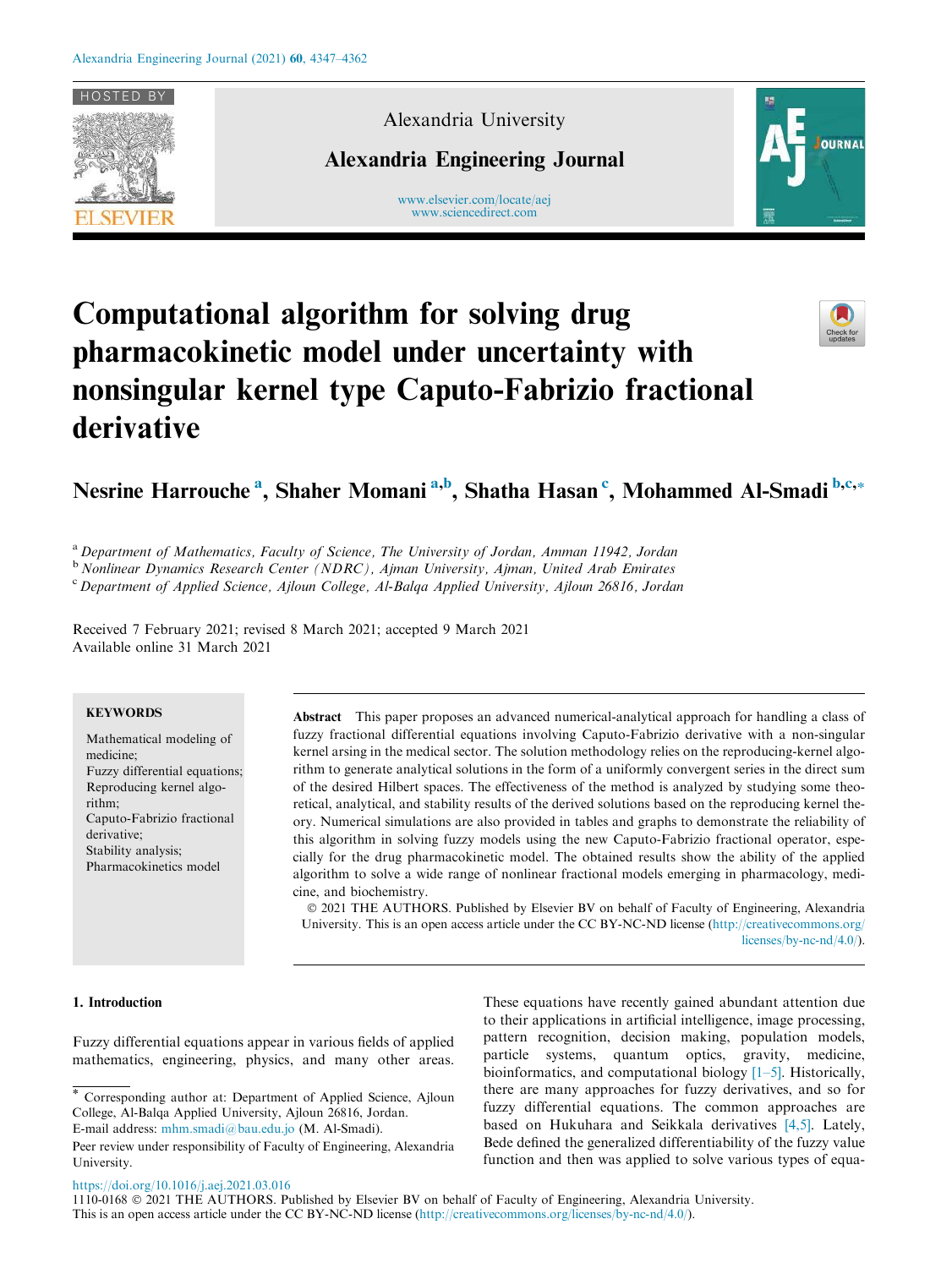tions in which uncertainty could be addressed by integrating into dynamic systems [6]. The uncertainty during formulating such dynamical systems into mathematical models comes from many sources, such as data collection, initial data measurement, model parameters, model structure, errors in estimation values, and so on. It may appear in any part of the constructed differential equation, including the initial conditions (IC's), boundary conditions (BC's), parametric terms, or extra potential [7–10].

However, the topic of fractional calculus has gained the focus of many scholars due to its ability to describe several complex phenomena. It is not only a productive and emerging field, but also a new philosophy to apply non-local operators to real world problems. Expectedly, studying models with uncertainty behaviours by the use of fractional non-local operators may lead to more interesting and accurate results. As a result, Agarwal et al. [11] used the concept of Hukuhara derivative to introduce the fuzzy Riemann–Liouville fractional differential equations which was the starting point of the topic in fuzzy fractional calculus. Many research works demonstrated that fractional derivatives succeeds in describing systems in which memory plays a significant role. Unfortunately, the well known fractional derivatives, Riemann–Liouville and Caputo have some disadvantages such as the physically unacceptable IC's in Riemann–Liouville derivative and that both of them have singularity in their kernels and consequently cannot give accurate description to the full effect of the memory  $[12-18]$ . Due to these disadvantages, Caputo and Fabrizio suggested a fractional derivative operator with exponential non-singular kernel [19].

The interest of Caputo-Fabrizio approach is due to its capability to describe variants and structures of varying scales that cannot be well visualized through classical local derivatives and fractional operators having a singular kernel. Therefore, many researchers have adopted Caputo-Fabrizio approach in their studies and mathematical analysis. Whereas some properties and applications of this new fractional concept related to resistance, inductance, capacitance and propagation circuit are given in  $[20-26]$  and the references therein. Rezapour et al. [20] studied and analyzed anthrax disease of animals based in view of Caputo-Fabrizio fractional derivative. In [21], a novel operator, the infinite coefficientsymmetric Caputo-Fabrizio derivative, has been introduced to deal with approximate solutions of fractional integrodifferential equations. Using this concept, the homotopy analysis transform method [22] has been profitably implemented on a new fractional model for human liver. While Mohammadi et al. [23] proposed a new analysis of the mathematical modeling of hearing loss due to the Mumps virus involving the Caputo-Fabrizio factor. In [27], fractional differential equations with uncertainty based on this new operator was studied and applied to some real world problems as the falling body problem and decay problem. Anyhow, introducing a straightforward formula for such problems is a sophisticated process. Therefore, treating the complexities of uncertain data is necessary. Using the parametrization of fuzzy numbers, the fuzzy fractional problem can be converted to a crisp system of fractional equations, which are solved approximately. Several advanced numerical and semi-analytical methods have been used for obtaining analytic and approximate solutions to many

fractional problems, for more details, we refer to [28–33]. This paper will add an efficient and reliable numerical technique, namely the reproducing kernel algorithm, to approximate the solution of fuzzy fractional initial value problems (IVPs) involving Caputo-Fabrizio fractional derivative under the generalized Hukuhara differentiability concept. This method is considered as one of the most powerful methods for solving both linear and non-linear equations, which has important applications in numerical analysis, applied mathematics, and theoretical physics, see [34–36]. Nevertheless, in the present work, we consider the fuzzy fractional IVP of the form:

$$
{}^{CF}D_{a^+}^{\alpha}y(x) = G(x, y(x)), \ \ x \in [a, b], \ \ 0 < \alpha \leq 1,\tag{1.1}
$$

along with fuzzy initial condition

$$
y(a) = \beta,\tag{1.2}
$$

where  $\beta$ is an arbitrary fuzzy number,  $\alpha$  is the order of the fractional derivative,  ${}^{CF}D^{\alpha}_{a^+}$  denotes the Caputo-Fabrizio fractional derivative of order  $\alpha$ ,  $G(x, y(x))$  is linear or nonlinear in term of *y*, and  $y(x)$  is unknown fuzzy-valued function to be determined.

In general, there is no classic method that produces a accurate solution in a closed form for fuzzy-fractional types of medical systems. Therefore, efficient and advanced methods of exploring solutions of such models are urgently needed, which gives us the impetus to search for numerical solutions. Motivated by the above discussion, this analysis aims to design a novel iterative method to generate the analytic and approximate solutions of fuzzy fractional drug pharmacokinetic models by employing a new fractional operator in terms of non-singular kernel, Caputo-Fabrizio. In this work, several reproducing functions are introduced in Hilbert spaces to generate a complete normal system. Meanwhile, approximate solutions uniformly converge to analytical solutions in the direct sum of these spaces. Stability and error analysis are discussed as well. Finally, two numerical examples are tested to verify the accuracy, efficiency, and reliability of the novel algorithm. The rest of the paper is divided as follows. In Section 2, we give preliminaries of fractional calculus, fuzzy set, and fuzzy fractional derivative. In Section 3, we present the basic definitions and theorems concerning reproducing kernel Hilbert space. The reproducing kernel algorithm is applied for obtaining the analytical solutions of the fuzzy fractional IVP  $(1.1)$  and  $(1.2)$  in Section 4. In Section 5, stability and convergence analysis are also studied. To detect the validity and effectiveness of the suggested algorithm, we present some numeric experiments in Section 6, including an application to the fractional pharmacokinetics model. Meanwhile, We present the results in tables and figures to see the effect of the Caputo-Fabrizio derivative to the considered model. Finally, the conclusion will be drawn in the last section.

#### 2. Basics interrelated to fractional and fuzzy calculus

In this section, we introduce some necessary definitions which will be used throughout the paper. The study of differentiation and integration of uncertain functions is called fuzzy calculus. This branch of mathematics is an efficient tool for robust modelling of many real world phenomena. A basic concept in the fuzzy theory is the fuzzy number which can be considered as a generalization of a real (crisp) number in the sense that it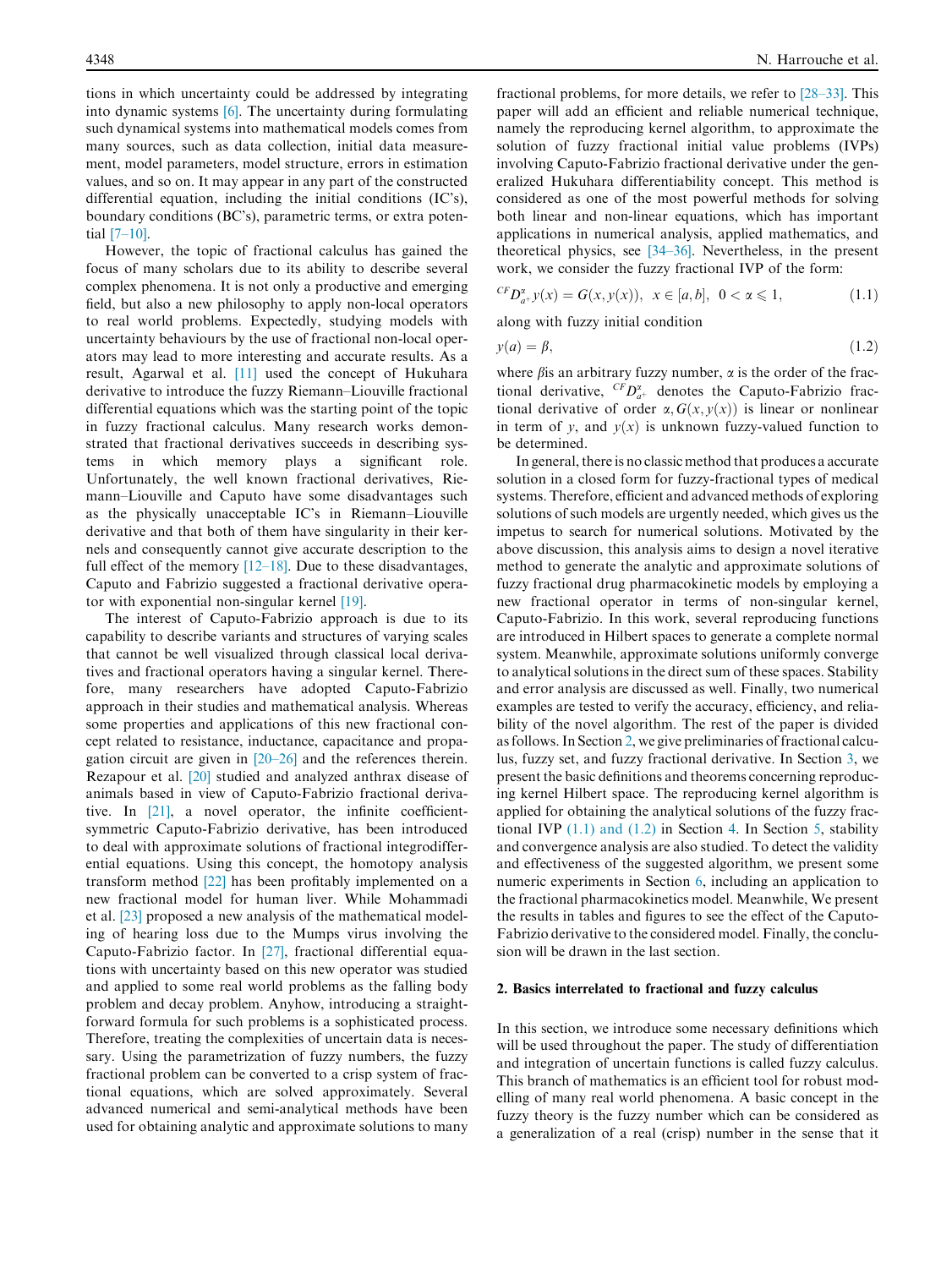doesn't refer to one single value but to a set of values where each possible value has its own weight between 0 and 1. This weight is called the membership function. A more formal definition for a fuzzy number is given below.

**Definition 2.1.** [37] A fuzzy number  $v : \mathbb{R} \longrightarrow [0, 1]$  is a fuzzy subset of Rwhich satisfies:

- v is normal, i.e., there is at least one element  $\tau_0 \in \mathbb{R}$  whose degree of membership equals to 1.
- v is fuzzy convex, i.e.,  $v(\lambda \eta + (1 \lambda)\zeta) \geq \min(v(\eta), v(\zeta))$ for each  $\eta, \zeta \in \mathbb{R}$  and  $0 \le \lambda \le 1$ .<br>
• *v* is uppersemicontinuous.
- uppersemicontinuous, i.e., the  $v$ <sup>r</sup> =  $\left\{\frac{x \in \mathbb{R} : v(x) \geq r}{r}, 0 < r \leq 1, \right.$  $\left\{\sqrt{x \in \mathbb{R} : v(x) \geqslant 0\right\}, r = 0\right\}$ is closed for each  $r \in [0, 1].$
- The support of  $v$ , i.e.,  $[v]$ <sup>0</sup>, is bounded.

The symbol  $[v]'$  is called the *r*-level representation for a fuzzy number v and  $[v]$ <sup>1</sup> is called the core of v. So, using Definition 2.1, v will be a fuzzy number whenever  $[v]'$  be a convex and compact set of R for all *r* in  $[0, 1]$  and  $[v]^1 \neq \emptyset$ . Moreover, let v be a fuzzy number, then  $[v] = [v_1(r), v_2(r)]$ , in which  $v_1(r) = v_{1r}$  $\min\{x; x \in [v]^r\}$  and  $v_2(r) = v_{2r} = \max\{x; x \in [v]^r\}$  for all *r* in [0, 1]. The following theorem is a basic rule in fuzzy numbers theory:

**Theorem 2.2.** [38] *Assume that*  $v_1, v_2 : [0, 1] \rightarrow \mathbb{R}$  *fulfill the following terms:*

- The functions  $v_1$  and  $v_2$  are bounded non-decreasing and non*increasing, respectively. Provided that*  $v_1(1) \le v_2(1)$ *.*
- For all  $k \in (0, 1]$ ,  $\lim_{r \to k^{-}} v_1(r) = v_1(k)$  and  $\lim_{r \to 0^{+}} v_1(r) =$  $v_1(0)$ .
- For all  $k \in (0, 1]$ ,  $\lim_{r \to k^{-}} v_2(r) = v_2(k)$  and  $\lim_{r \to 0^{+}} v_2(r) =$  $v_2(0)$ .

*Then,*  $v : \mathbb{R} \longrightarrow [0, 1]$ which is given as  $v(x) = \sup\{r; v_1(r) \leq x \leq v_2(r)\}\$ be a fuzzy number in terms of parameterization  $[v_1(r), v_2(r)]$ . Besides, let *v* be a fuzzy number in terms of parameterization  $[v_1(r), v_2(r)]$ , then the functions  $v_1$ *and*  $v_2$  *satisfy the above-mentioned conditions.* 

In general, the arbitrary fuzzy number  $v$  can be presented as an ordered pair of functions  $(v_1, v_2)$  which satisfies Theorem 2.2. For convenience, we will write  $v_{1r}$  and  $v_{2r}$  as alternatives to  $v_1(r)$  and  $v_2(r)$ , respectively. This representation can be used to present the most common mathematical operations on arbitrary fuzzy numbers  $w = (w_{1r}, w_{2r}), v = (v_{1r}, v_{2r})$  and  $\gamma \in \mathbb{R} \setminus \{0\}$  as follows:

- $[w + v]' = [w]' + [v]' = [w_{1r} + v_{1r}, w_{2r} + v_{2r}],$
- $[\gamma w]^{r} = \gamma[w]^{r} = [\min{\{\gamma w_{1r}, \gamma w_{2r}\}}, \max{\{\gamma w_{1r}, \gamma w_{2r}\}}].$

Moreover,  $v = w$  iff  $[v]^r = [w]^r$ , that is  $v_{1r} = w_{1r}$  and  $v_{2r} = w_{2r}$ . In the rest of this paper, we use the symbol  $\mathbb{R}_F$  to indicate the set of fuzzy numbers on R.

**Definition 2.3.** [4] Let  $v, w \in \mathbb{R}_F$ . If there exists an element  $\theta \in \mathbb{R}_F$  such that  $w = v + \theta$ , then we say that  $\theta$  is the Hdifference of *w* and *v*, which denoted by  $w \oplus v$ .

**Remark 2.4.** Although the sign  $\ominus$  represents Hukuhara difference, it should be noted that  $w \ominus v \neq w + (-1)v$  but  $w + (-1)v = w - v$ . Moreover,  $[w \ominus v]^r = [w_1(r) - v_1(r)]$  $w + (-1)v = w - v.$  $w \ominus v$ <sup>r</sup> = [ $w$ <sub>1</sub>(r) –  $v$ <sub>1</sub>(r),  $w_2(r) - v_2(r)$ , if the H-difference  $w \ominus v$  exists. It has been found that the length of support has been increased by Hukuhara differentiable function. In [6], Bede and Stefanini introduced the generalized Hukuhara difference (gH-difference) as

$$
u\ominus_{gH}w=v\Longleftrightarrow u=v+w \text{ or } v=u+(-1)w,
$$

with *r*-cuts

$$
[u\ominus_{gH}v]' = [min\{u_{1r} - v_{1r}, u_{2r} - v_{2r}\}, max\{u_{1r} - v_{1r}, u_{2r} - v_{2r}\}].
$$

**Definition 2.5.** [6] The complete metric structure over  $\mathbb{R}_F$  can be given using the mapping  $D_H : \mathbb{R}_F \times \mathbb{R}_F \longrightarrow \mathbb{R}^+ \cup \{0\}$  such that

$$
D_H(v, w) = \sup_{0 \le r \le 1} \max\{|v_{1r} - w_{1r}|\,|v_{2r} - w_{2r}|\},\
$$

for any fuzzy numbers  $v = (v_{1r}, v_{2r})$  and  $w = (w_{1r}, w_{2r})$ , where  $D_H$  is the Hausdorff distance.

A fuzzy number  $\Omega$  is said to be a triangular fuzzy number (TFN) and denoted by  $(a_1, a_2, a_3)$ , where  $a_1, a_2, a_3 \in \mathbb{R}$  and  $a_1 < a_2 < a_3$ , if its membership function has the form [39]:

$$
\Omega(z) = \begin{cases} \frac{z-a_1}{a_2-a_1}, & \text{if } a_1 < z \leq a_2, \\ \frac{a_3-z}{a_3-a_2}, & \text{if } a_2 < z < a_3, \\ 0, & \text{otherwise.} \end{cases}
$$

The r-cut of the TFN  $\Omega = (a_1, a_2, a_3)$  is the closed interval so that

$$
[\Omega]^r = [\Omega_{1r}, \Omega_{2r}] = [(a_2 - a_1)r + a_1, a_3 - (a_3 - a_2)r], \ r \in (0, 1].
$$

A basic concept in fuzzy calculus is the concept "fuzzy function". Anyhow, the fuzzy function  $y$  over  $[a, b]$  is a mapping  $y: [a, b] \longrightarrow \mathbb{R}_F$ . It is continuous at  $\tau_0 \in [a, b]$  if for every  $\epsilon > 0$ ,  $\exists \delta = \delta(\tau_0, \epsilon) > 0$  such that  $D_H(y(\tau), y(\tau_0)) < \epsilon$ , for each  $\tau \in [a, b]$ , whenever  $|\tau - \tau_0| < \delta[39]$ .

**Definition 2.6.** [6] Let  $y$  :  $[a, b] \rightarrow \mathbb{R}_F$  and  $\tau_0 \in [a, b]$ . Then, we say that *y* is strongly generalized differentiable at  $\tau_0$ , if there exists an element  $y'(\tau_0) \in \mathbb{R}_F$  such that

• For each  $h > 0$ , the H-differences  $y(\tau_0 + h) \ominus y(\tau_0)$  and  $y(\tau_0) \ominus y(\tau_0 - h)$  exist and defined as

$$
\lim_{h \to 0^+} \frac{y(\tau_0 + h) \ominus y(\tau_0)}{h} = \lim_{h \to 0^+} \frac{y(\tau_0) \ominus y(\tau_0 - h)}{h} = y'(\tau_0),
$$

• For each  $h > 0$ , the H-differences  $y(\tau_0) \ominus y(\tau_0 + h)$  and  $y(\tau_0 - h) \ominus y(\tau_0)$  exist and defined as

$$
\lim_{h \to 0^+} \frac{y(\tau_0 + h) \ominus y(\tau_0)}{-h} = \lim_{h \to 0^+} \frac{y(\tau_0) \ominus y(\tau_0 - h)}{-h} = y'(\tau_0).
$$

Here, the limits are evaluated in the metric space  $(\mathbb{R}_F, D)$ .

Nevertheless, the function *y* is called *i*-differentiable for  $i = 1, 2$ , when *y* is the strongly generalized differentiable in the *i*<sup>th</sup>-direction, in which the *i*<sup>th</sup>-derivative of *y* at  $\tau_0$  is given by  $y'(\tau_0) = D_i y(\tau_0)$ . In the following, we present the main concepts and theories that enable us to solve fuzzy fractional IVPs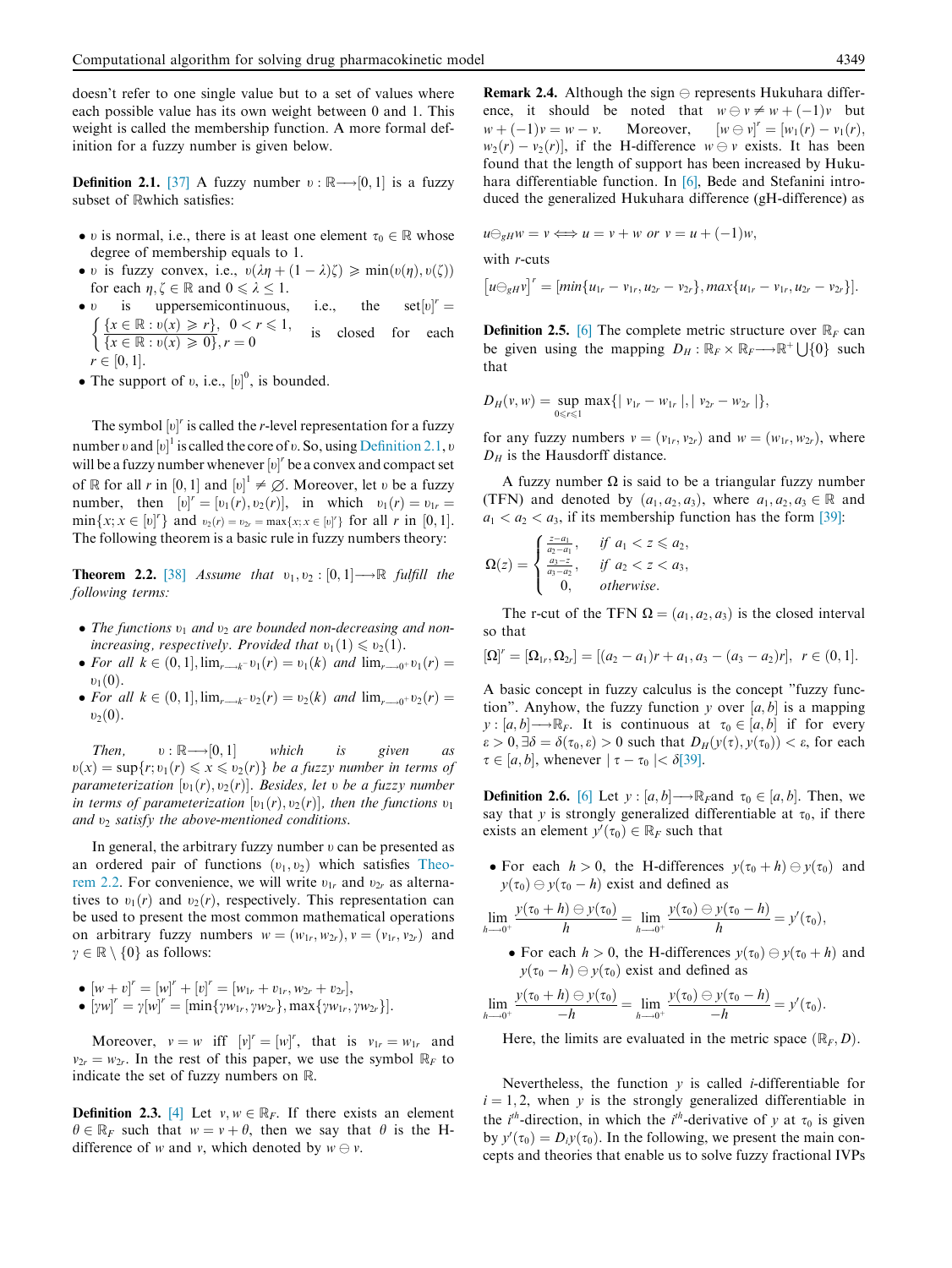in Caputo-Fabrizio sense. To do so, we will use the following notations:  $A^{1}(a,b) = \left\{ g : [a,b] \longrightarrow \mathbb{R} : \int_{a}^{b} (g(x))^{2} dx < \infty, \right\}$  $\int_a^b (g'(x))^2 dx < \infty$ ,  $C([a, b], \mathbb{R}_F)$  refers to all continuous fuzzy valued functions on the interval  $[a, b]$ , and  $L^1([a, b], \mathbb{R}_F) = \{F : [a, b] \rightarrow \mathbb{R}_F \text{ is measurable function such} \}$ that  $\int_a^b D(F(x), 0) dx < \infty$ .

**Definition 2.7.** [40] Given  $g \in H^1(a, b)$  and  $0 < \alpha \leq 1$ , then the Caputo fractional derivative of *g*of order ais defined as

$$
{}^{C}D_{a+}^{x}g(x) = \frac{1}{\Gamma(1-\alpha)} \int_{a}^{x} (x-\zeta)^{-\alpha} g'(\zeta) d\zeta, \ \ x > a. \tag{2.1}
$$

Replacing the kernel  $(x - \zeta)^{-\alpha}$  by the function  $exp\left(\frac{-\alpha}{1-\alpha}(x-\zeta)\right)$  and  $\frac{1}{\Gamma(1-\alpha)}$  by  $\frac{M(\alpha)}{1-\alpha}$ , we obtain the new definition of Caputo-Fabrizio fractional derivative of order asuch that

$$
{}^{CF}D_{a+}^{\alpha}g(x) = \frac{M(\alpha)}{1-\alpha} \int_{a}^{x} e^{-\frac{\alpha}{1-\alpha}(x-\zeta)} g'(\zeta) d\zeta, \ \ x \geqslant a,
$$
 (2.2)

in which  $M(\alpha)$  is a normalization function so that  $M(0) = M(1) = 1.$ 

The definition of Caputo-Fabrizio derivative for fuzzy valued functions is characterized as follows.

**Definition 2.8.** [41] Let  $g : [a, b] \rightarrow \mathbb{R}_F$  be a generalized differentiable with  $g' \in C([a, b], \mathbb{R}_F) \cap L^1((a, b), \mathbb{R}_F)$ . Then, the generalized fuzzy Caputo-Fabrizio fractional derivative of order  $\alpha, \alpha \in (0, 1]$  is

$$
{}^{CF}D_{a+}^{\alpha}g(x) = \frac{M(\alpha)}{1-\alpha} \int_{a}^{x} e^{-\frac{\alpha}{1-\alpha}(x-\zeta)} g'(\zeta) d\zeta, x \geq a.
$$
 (2.3)

Definition 2.9. [41] The generalized differentiable fuzzy valued function  $g: [a, b] \to \mathbb{R}_F$  with  $g' \in C((a, b], \mathbb{R}_F) \cap L^1((a, b), \mathbb{R}_F)$ is said to be  $<sup>CF</sup>[(1) - \alpha]$ -differentiable whenever</sup>  $\left[ {}^{CF}D_{a+}^{\alpha}g(x) \right]$ <sup>*r*</sup> =  $\left[ {}^{CF}D_{a+}^{\alpha}g_{1r}(x), {}^{CF}D_{a+}^{\alpha}g_{2r}(x) \right]$ . While if  $\left[ {}^{CF}D_{a+}^{\alpha}g(x) \right]$ <sup>r</sup> =  $\left[ {}^{CF}D_{a+}^{\alpha}g_{2r}(x), {}^{CF}D_{a+}^{\alpha}g_{1r}(x) \right]$ , then *g* is said to be  $\binom{CF}{2} - \alpha$ -differentiable.

**Theorem 2.10.** [41] Let  $g : [a, b] \rightarrow \mathbb{R}_F$  be generalized differen*tiable at t*<sub>0</sub> *with*  $g' \in C((a, b], \mathbb{R}_F) \cap L^1((a, b), \mathbb{R}_F)$ . Then, g is  $\frac{CF}{CF}$ [(1) –  $\alpha$ ]*-differentiable iff g is* (1)*-differentiable while g is*  ${}^{CF}[(2) - \alpha]$ -differentiable iff g is  $(2)$ -differentiable.

Theorem 2.11. *Consider the fuzzy fractional IVP:*

$$
{}^{CF}D_{a+}^{\alpha}y(x) = G(x, y(x)), \ 0 < \alpha \leq 1, \ x \in [a, b], \tag{2.4}
$$

$$
y(a) = \beta \in \mathbb{R}_F,
$$

where  $G : [a, b] \times \mathbb{R}_F \longrightarrow \mathbb{R}_F$  *satisfies the following conditions:* 

a)  $[G(x, y(x)]' = [G_{1r}(x, y_{1r}(x), y_{2r}(x)), G_{2r}(x, y_{1r}(x), y_{2r}(x))].$ b) For  $\varepsilon > 0$ ,  $\exists \delta > 0$  *so that*  $\forall r \in [0,1]$ , we have  $|G_{1r}(x, y, z) - G_{1r}(x_1, y_1, z_1)| < \varepsilon$  and  $|G_{2r}(x, y, z) G_{2r}(x_1, y_1, z_1) \leq \varepsilon$ , where  $(x, y, z), (x_1, y_1)$  $(x_1, y_1, z_1) \in G[x_0, x_0 + a] \times$  $\mathbb{R}^2$ ,  $\|(x,y,z)-(x_1,y_1,z_1)\|_{\mathbb{R}^3}<\delta$ , in which  $G_{1r}$  and  $G_{2r}$  are uniformly *bounded.*

c) *There is a positive number L so that for all*  $r \in [0,1]$ , we *have*

 $|G_{1r}(x, y, z) - G_{1r}(x_1, y_1, z_1)| \le L \max\{|y_2 - y_1|, |z_2 - z_1|\}$ *and*  $| G_{2r}(x, y, z) - G_{2r}(x_1, y_1, z_1) | \le L \max\{|y_2 - y_1|, |z_2 - z_1|\}.$ 

Let  $y(x)$  be <sup>CF</sup>[(1) –  $\alpha$ *-differentiable, then the fuzzy fractional IVP (*2.4*) can be converted into the following system of fractional ODEs:*

$$
^{CF}\left(D_{x_{a+}}^{x}y_{1r}\right)(x) = G_{1r}(x, y_{1r}(x), y_{2r}(x)),
$$
\n
$$
^{CF}\left(D_{x_{a+}}^{x}y_{2r}\right)(x) = G_{2r}(x, y_{1r}(x), y_{2r}(x)),
$$
\n
$$
y_{1r}(a) = \beta_{1r},
$$
\n
$$
y_{2r}(a) = \beta_{2r},
$$
\n(2.5)

and let  $y(x)$  be  $\frac{CF}{2}$  -  $\alpha$ *-differentiable, then the fuzzy fractional IVP (*2.4*) can be converted into the following system of fractional ODEs:*

$$
^{CF}\left(D_{x_{a+}}^{x}y_{1r}\right)(x) = G_{2r}(x, y_{1r}(x), y_{2r}(x)),
$$
\n
$$
^{CF}\left(D_{x_{a+}}^{x}y_{2r}\right)(x) = G_{1r}(x, y_{1r}(x), y_{2r}(x)),
$$
\n
$$
y_{1r}(a) = \beta_{1r},
$$
\n
$$
y_{2r}(a) = \beta_{2r}.
$$
\n(2.6)

**Proof.** From (b), we have  $G_{1r}$ ,  $G_{2r}$  are equicontinuous which implies that *G* is continuous. Due to  $D(G(x, y), G(x, z)) =$  $Sup_{r\in[0,1]}max\{|(G_{1r}(x,y_{1r}, y_{2r})-G_{1r}(x,z_{1r}, z_{2r})|,|G_{2r}(x,y_{1r}, z_{2r}) G_{2r}(x, y_{1r}, z_{2r})$ |}  $\leq \kappa Sup_{r\in[0,1]} max\{ |y_{1r} - z_{1r}) |, |y_{2r} - z_{2r}) | \}$  =  $\kappa D(y, z)$  with the aid of (c) that ensures that *G* fulfills Lipschitz condition, and the boundedness of *G* utilizing (b), it follows that the solution of fractional ODEs (2.5) is unique. Now, since the solution is  $\frac{CF}{(1)} - \alpha$ -differentiable, so both of  $G_1$ and  $G_{2r}$  are  $\frac{CF}{(1) - \alpha}$ -differentiable. Consequently,  $\{y_{1r}(x), y_{2r}(x)\}$  is a solution of (2.5). On the other hand, let  ${y_{1r}(x), y_{2r}(x)}$  be a solution of (2.4), then the existence and uniqueness of fuzzy solution  $y$  is achieved with the aid of Lipschitz property. Anyhow, *y* is  ${}^{CF}[(1) - \alpha]$ -differentiable, so  $[y(x)]^r = [y_{1r}(x), y_{2r}(x)]$  is a solution of (2.4). By uniqueness of the solution, we get that IVPs  $(2.4)$  and  $(2.5)$ are equivalent.  $\Box$ 

# 3. Reproducing kernel hilbert space method

In this section, we recall the definitions of the Hilbert spaces  $H_2^1[a, b]$  and  $H_2^2[a, b]$ , define reproducing kernel function and construct orthonormal basis on the space of the direct sum  $H_2^2[a, b] \oplus H_2^2[a, b]$ . After that, we introduce the RKHS method and construct an algorithm for obtaining the approximate solution of a general first order fuzzy differential equation that converges to the analytic solution.

Definition 3.1. [42] Let *E*be a non-empty set. A function  $R: E \times E \longrightarrow \mathbb{C}$  is called a reproducing kernel (RK) of a Hilbert space *H* if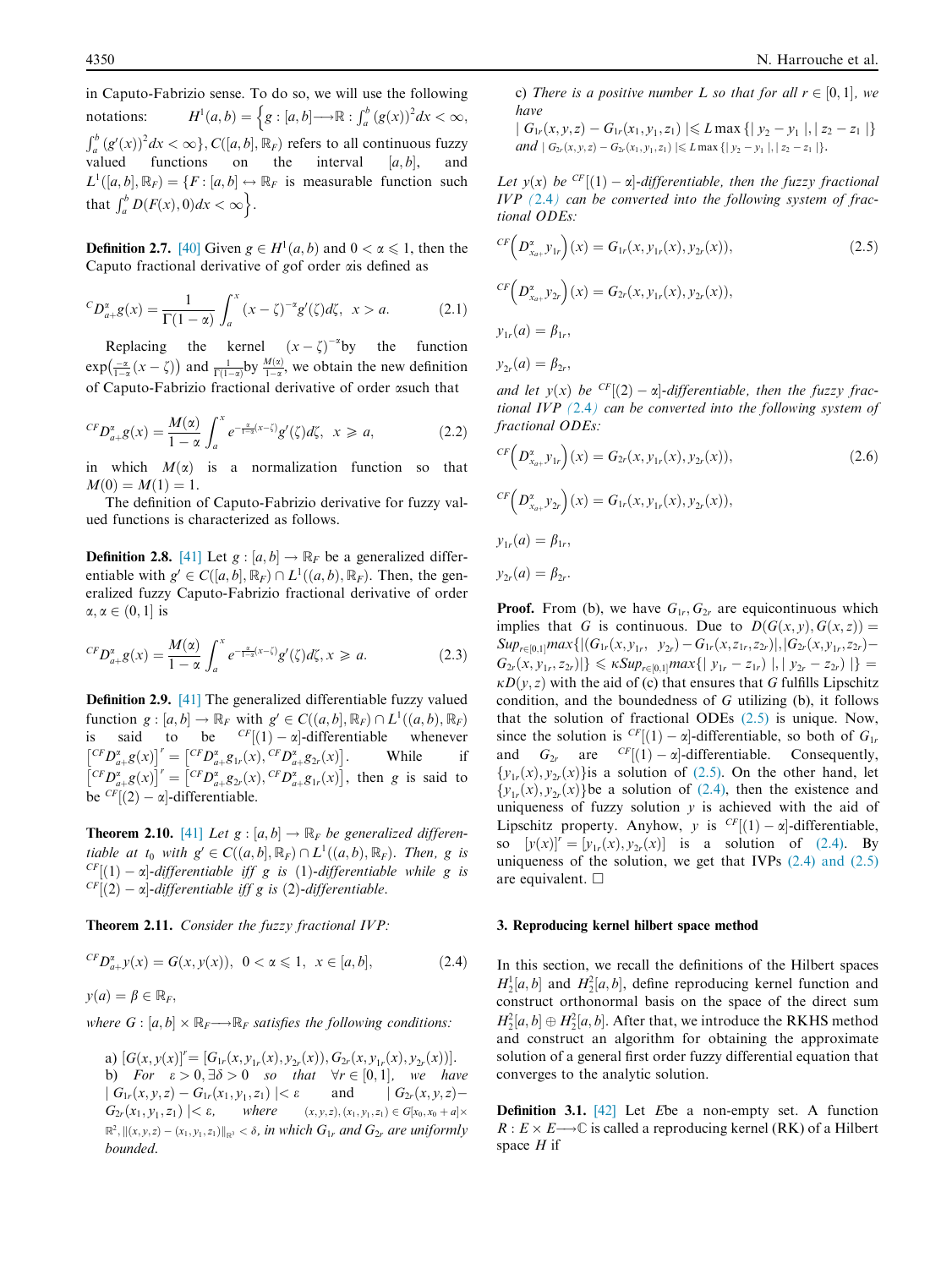- a) For all  $x \in E$ , we have  $R(x, x) \in H$ .
- b) For all  $x \in E$  and  $\varphi \in H$ ,  $\langle \varphi (.) ,$  we have  $R( . , x) \rangle = \varphi (x)$ .

The second property is said the reproducing property, which indicates that the value of  $\varphi$  at *x* is reproduced by the inner product of  $\varphi$ (.) and *K* $($ , *x*). While the Hilbert space that contains a reproducing-kernel is said to be the reproducingkernel Hilbert space (RKHS) [43–47].

**Definition 3.2.** [43] The Hilbert space  $H_2^2[a, b]$  is defined as  $H_2^2[a, b] = \{y : y, y'' \in AC[a, b], y'' \in L^2[a, b], y(a) = 0\}$ with inner product given by

$$
\left\langle y_1(x), y_2(x) \right\rangle_{H_2^2} = y_1(a) y_2(a) + y_1'(a) y_1'(a) + \int_a^b y_1''(x) y_2''(x) dx,
$$
\n(3.1)

and norm  $||y_1||_{H_2^2} =$  $\sqrt{\langle y_1(x), y_1(x) \rangle_{H_2^2}}$ , for  $y_1, y_2 \in H_2^2[a, b]$ .

**Theorem 3.3.** [39] *The space*  $H_2^2[a, b]$  *is a complete RKHS with reproducing kernel*  $N_x(s)$  *such that* 

$$
N_x(s) = \begin{cases} \frac{1}{6}(s-a)(2a^2 - s^2 + 3x(2+s) - a(6+s+3x)), & s \leq x, \\ \frac{1}{6}(x-a)(2a^2 - x^2 + 3s(2+x) - a(6+x+3s)), & s > x. \end{cases}
$$
(3.2)

**Definition 3.4.** [43] The inner product space  $H_2^1[a, b]$  is defined as  $H_2^1[a, b] = \{y(x) : y \in AC[a, b] \text{ and } y' \in L^2[a, b]\}.$  Its inner product and the norm in  $H_2^1[a, b]$  are given by

$$
\left\langle y_1(x), y_2(x) \right\rangle_{H_2^2} = \int_a^b y_1'(x) y_2'(x) + y_1(x) y_2(x) dx, \tag{3.3}
$$

and  $||y_1||_{H_2^1} =$  $\sqrt{\langle y_1(x), y_1(x) \rangle_{H_2^1}},$  respectively, where  $y_1, y_2 \in H_2^1[a, b].$ 

**Theorem 3.5.** [43] *The space*  $H_2^1[a, b]$  *is complete kernel space whose RK is*  $M_x(s)$  *such that* 

$$
M_x(s) = \frac{1}{2\sinh(b-a)}
$$
  
×  $\left[\cosh(x+s-b-a) + \cosh(\left|x-s\right| - b + a)\right].$  (3.4)

Reproducing kernel functions possess some important properties such as being symmetric, unique, and nonnegative. For solving fuzzy fractional IVPs, the following spaces are required.

**Definition 3.6.** [45] Let  $H^i[a, b]$ ,  $i = 1, 2$ , be the Hilbert spaces that can be defined as direct sums of  $H_2^1[a, b]$  and  $H_2^2[a, b]$  such that *H<sup>i</sup>*  $[a,b] = H_2^i[a,b] \oplus H_2^i[a,b] = \left\{ (y_1(t), y_2(t))^T : y_1, y_2 \in H_2^i[a,b] \right\}$ equipped with the inner product and norm of  $y(t) = (y_1(t), y_2(t))^T$ ,  $\omega = (\omega_1(t), \omega_2(t))^T$ follows  $\left\langle y(t),\omega(t)\right\rangle_{H^l}=\left\langle y_1(t),\omega_1(t)\right\rangle_{H^1_2}+\left\langle y_2(t),\omega_2(t)\right\rangle_{H^2_2}$ and  $||y||_{H^i} = \sqrt{||y_1||_{H^i_2}^2 + ||y_2||_{H^i_2}^2}$ , respectively.

#### 4. Solutions of FFIVPs under generalized CF differentiability

In this section, analytic and approximate solutions of (1.1) and  $(1.2)$  are given in Hilbert space  $H^2[a, b]$  by constructing an orthonormal basis of  $H^i[a, b]$  relies on the Gram-Schmidt procedures with respect to  $\frac{CF}{I}(1) - \alpha$ -differentiability or with respect to  $\frac{CF}{2}$  -  $\alpha$ -differentiability.

As a first step, we construct the linear operator  $L_{ir}$ as  $L_{jr}$  :  $H_2^2[a, b] \rightarrow H_2^1[a, b]$  such that  $L_{jr}y_{jr}(x) = {cF D_{a+}^x y_{jr}(x)}$ .  $j = 1, 2$ . Put  $G_r = (G_{1r}, G_{2r})^{\top}, y_r = (y_{1r}, y_{2r})^{\top}, \beta_r = (\beta_{1r}, \beta_{2r})^{\top}$ and  $L_r = diag(L_{1r}, L_{2r})$ , where  $L_r : H^2[a, b] \longrightarrow H^1[a, b]$ , and use the transform  $z_{1r}(x) = y_{1r}(x) - \beta_{1r}$  and  $z_{2r}(x) = y_{2r}(x) - \beta_{2r}(x)$  $\beta_{2r}$  together with these notations, we can convert the system into the form

$$
L_r z_r(x) = G_r(x, z_r(x)) = G_r(x, z_{1r}(x), z_{2r}(x)),
$$
\n(4.1)

with the homogeneous initial condition

$$
z_r(a) = 0.\t\t(4.2)
$$

**Lemma 4.1.**  $L_r: H^2[a, b] \longrightarrow H^1[a, b]$  is linear and bounded *operator.*

**Proof.** For linearity, let  $\alpha_1$  and  $\alpha_2$  be any constants and  $z_1 = [z_{11}, z_{12}]^T$ ,  $z_2 = [z_{21}, z_{22}]^T \in H^2[a, b]$ . Then, we have

$$
L_r(\alpha_1 z_1 + \alpha_2 z_2) = L_r([\alpha_1 z_{11} + \alpha_2 z_{21} \alpha_1 z_{12} + \alpha_2 z_{22}]^T)
$$
  
\n
$$
= \begin{bmatrix} L_{1r} & 0 \\ 0 & L_{2r} \end{bmatrix} [\alpha_1 z_{11} + \alpha_2 z_{21} \alpha_1 z_{12} + \alpha_2 z_{22}]
$$
  
\n
$$
= \begin{bmatrix} L_{1r}(\alpha_1 z_{11} + \alpha_2 z_{21}) \\ L_{2r}(\alpha_1 z_{12} + \alpha_2 z_{22}) \end{bmatrix} = \begin{bmatrix} {^C}D_a^{\alpha}(\alpha_1 z_{11} + \alpha_2 z_{21}) \\ {^C}D_a^{\alpha}(\alpha_1 z_{12} + \alpha_2 z_{22}) \end{bmatrix}
$$
  
\n
$$
= \begin{bmatrix} \alpha_1({^C}F)_{a_r}^{\alpha} z_{11}) + \alpha_2({^C}F)_{a_r}^{\alpha} z_{21} \\ \alpha_1({^C}F)_{a_r}^{\alpha} z_{12}) + \alpha_2({^C}F)_{a_r}^{\alpha} z_{22} \end{bmatrix}
$$
  
\n
$$
= \alpha_1 \begin{bmatrix} {^C}FQ_{a_r}^{\alpha} z_{11} \\ {^C}FQ_{a_r}^{\alpha} z_{12} \end{bmatrix} + \alpha_2 \begin{bmatrix} {^C}FQ_{a_r}^{\alpha} z_{21} \\ {^C}FQ_{a_r}^{\alpha} z_{22} \end{bmatrix}
$$
  
\n
$$
= \alpha_1 L_r z_1 + \alpha_2 L_r z_2.
$$

For boundedness, we need to show that  $||L_{ji}z_{ji}||_{H_2^1}^2 \le M_{ji}||z_{ji}||_{H_2^2}^2$ <br>for  $M_{ji} > 0$ . So that  $||L_{ji}z_{ji}||_{H_2^1}^2 = \langle L_{ji}z_{ji}(x), L_{ji}z_{ji}(x) \rangle_{H_2^1} =$  $\int_a^b \left[ (L_{\hat{J}'}z_{\hat{J}'})(x) \right]^2 + \left[ (L_{\hat{J}'}z_{\hat{J}'})(x) \right]^2 dx$ . By the reproducing property of  $N_x(s)$ , we have  $z_{j}(x) = \langle z_{j}(s), N_x(s) \rangle_{H_2^2}, L_{j}(x) = 0$  ${}^{CF}D^{\alpha}_{x_{0^+}}z_{jr}(x) = \Big\langle z_{jr}(s), \, {}^{CF}D^{\alpha}_{x_{0^+}}N_x(s) \rangle_{H^2_2}, \, \big(L_{jr}z_{jr}\big)'(x) = \langle z_{jr}(s), \, \rangle$  $(L_{jr}N_{jr})'(s)$ <sub>*H*2</sub></sub>. Again, by the Schwartz Inequality, we get

$$
\begin{aligned}\n& \left| \begin{array}{l} \left( L_{p}z_{j r} \right)(x) \right| = \left| \begin{array}{l} c r D_{x_{0}r} z_{j r}(x) \right| = \left| \left\langle z_{j r}(x), c^r D_{x_{0}r}^* N_{x}(s) \right\rangle_{H_2^2} \end{array} \right. \\
&\leq \left\| \begin{array}{l} c^r D_{x_{0}r}^* \ G_x \left\|_{H_2^2} \right\| z_{j r} \left\|_{H_2^2} = M_{j r}^1 \left| z_{j r} \right\|_{H_2^2}, \left| \left( L_{j r} z_{j r} \right)'(x) \right| = \right| \frac{d}{dx} \left( \begin{array}{l} c^r D_{x_{0}r}^* \ G_x \end{array} \right) \right. \\
&\left. + \left\langle z_{j r}(x), \frac{d}{dx} \left( \begin{array}{l} c^r D_{x_{0}r}^* N_{x}(s) \right) \right\rangle_{H_2^2} \right| \\
&\leq \left\| \frac{d}{dx} c^r D_{x_{0}r}^* N_x \left\|_{H_2^2} \right\| z_{j r} \left\|_{H_2^2} \end{array} \right.\n\end{aligned}
$$

2

where  $M_{jr}^1, M_{jr}^2 > 0$ . Thus  $||L_{jr}y_{jr}||_{H_2^1}^2 \leqslant \left( \left( M_{jr}^1 \right)^2 + \right)$  $\sqrt{ }$  $\left(M_{j_r}^2\right)^2$ ) $(b-a)\|y_{j_r}\|_{H_2^1}^2$  or  $\|L_{j_r}y_{j_r}\|_{H_2^1}^2 \leq M_{j_r}\|z_{j_r}\|_{H_2^1}^2$ , in which  $M_{jr} =$  $\sqrt{\left(\left(M_{jr}^1\right)^2+\left(M_{jr}^2\right)^2\right)\left(b-a\right)}$ .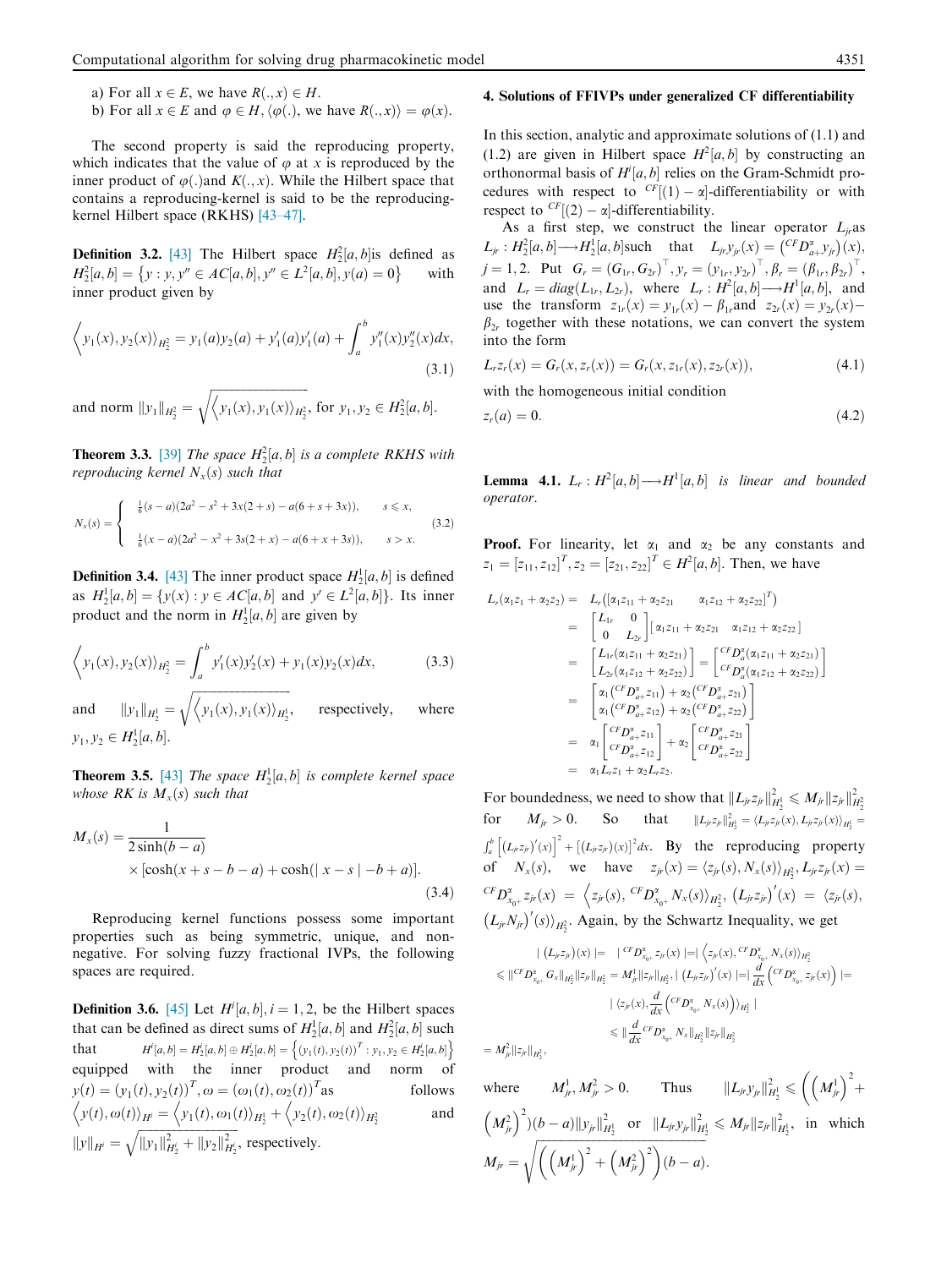Consequently, we have  
\n
$$
||L_r z||_{H^1}^2 = \sqrt{||z_{1r}||_{H^1_2}^2 + ||z_{2r}||_{H^1_2}^2} \le \sqrt{M_{1r} + M_{2r}}.\ \Box
$$

Now, the orthogonal basis of  $H^2[a, b]$  can be constructed as follows: let  $\phi_{ij}(x) = R_{x_i}(x)e_j$  and  $\psi_{ij}(x) = L_r^* \phi_{ij}(x)$  for  $j = 1, 2$ , in which  $L_r^* = diag(L_{1r}^*, L_{2r}^*), e_1 = (1, 0)^{\top}, e_2 = (0, 1)^{\top}, R_x(s)$  is reproducing kernel function for the space  $H_2^1[a, b]$ , and  ${x_i}_{i=1}^{\infty}$  is a dense set on [*a*, *b*].

**Theorem 4.2.** For IVP (4.1) and (4.2), if  $\{x_i\}_{i=1}^{\infty}$  is dense on  $[a, b]$ then  $\left\{\psi_{ij}(x)\right\}_{(i,j)=1}^{(\infty,2)}$  $(i,j)=(1,1)$  *is complete function system to*  $H^2[a, b]$  and  $\psi_{ij}(x) = L_{rs}R_x(s)|_{s=x_i}$ .

### Proof. Using the reproducing property, we have

$$
\psi_{ij}(x) = L_{\rho}^* \varphi_{ij}(x)
$$
  
=  $\langle L_{\rho}^* \varphi_{ij}(s), R_x(s) \rangle_{H^2} = \langle \varphi_{ij}(s), L_{rs} R_x(s) \rangle_{H^1} = L_{rs} R_x(s) \big|_{s=x_i} \in H^2[a, b].$ 

Moreover, for each fixed  $z_r(x) \in H^2[a, b]$ , let  $\langle z_r(x), \psi_{ij}(x) \rangle_{H^2} = 0$  so that

$$
\langle z_r(x), \psi_{ij}(x) \rangle_H = \langle z_r(x), L^* \psi_{ij}(x) \rangle_H \langle L_r z_r(x), \varphi_{ij}(x) \rangle_H = L_r z_r(x_i) = 0.
$$

Thus  $L_r z_r(x) = 0$  because  $\{x_i\}_{i=1}^{\infty}$  is dense on [*a*, *b*]. Also, since  $i=1$  $L_r^{-1}$  exists, we have  $z_r(x) = 0.As$  a result,  $\{\psi_{ij}(x)\}_{(i,j)=i}^{(\infty,2)}$  $\sum_{(i,j)=(1,1)}^{\infty,\geq)}$  is complete function system for  $H[a, b]$ .  $\square$ 

Next, the Gram-Schmidt orthogonalization process is applied on  $\{\psi_{ij}(x)\}_{(i,j)=i}^{(\infty,2)}$  $\alpha_{(i,j)=(1,1)}^{(\infty,\omega)}$  to construct an orthonormal function system  $\left\{\overline{\psi_{ij}}(x)\right\}_{(i,j)=i}^{(\infty,2)}$  $\sum_{(i,j)=(1,1)}^{(\infty,2)}$  of  $H^2[a,b]$  as follows

$$
\overline{\psi}_{ij}(x) = \sum_{l=1}^{i} \beta_{jil} \psi_{ij}(x), \ \ i = 1, 2, 3, \dots, \ j = 1, 2,
$$
\n(4.3)

in which  $\beta_{jil}$  are computed by the following formulas:

$$
\beta_{ji1} = \frac{1 \left\| \psi_{ij} \right\|_{H_2^2}}{\sqrt{\frac{\|\psi_{ij}\|_{\hat{H}_2^2} - \sum_{q=1}^{i-1} \left\langle \psi_{ij}(x), \psi_{qj}(x) \right\rangle_{H_2^2}{n^2}}}, \quad \text{if } i = l,
$$
\n
$$
\beta_{jil} = \frac{\frac{1}{\left\| \psi_{ij} \right\|_{\hat{H}_2^2}^2 - \sum_{q=1}^{i-1} \left\langle \psi_{ij}(x), \psi_{qj}(x) \right\rangle_{\hat{H}_2^2}{n^2}}}{\sqrt{\frac{\left\| \psi_{ij} \right\|_{\hat{H}_2^2}^2 - \sum_{q=1}^{i-1} \left\langle \psi_{ij}(x), \psi_{qj}(x) \right\rangle_{\hat{H}_2^2}{n^2}}}, \quad \text{if } i > l, \quad j = 1, 2.
$$

Theorem 4.3. *Let the solution of IVP (*4.1*) and (*4.2*) be unique* and  $\{x_i\}_{i=1}^{\infty}$  be dense set on  $[a, b]$ , then the analytic solution has *the form,*

$$
z_r(x) = \sum_{i=1}^{\infty} \sum_{j=1}^{2} \sum_{l=1}^{i} \sum_{k=1}^{j} \beta_{kil} G(x_l, z_r(x_l)) \overline{\psi_{ij}}(x).
$$
 (4.4)

**Proof.** Let  $\{x_i\}^{\infty}$  be dense on  $[a, b]$ . Then,  $\{\overline{\psi_{ij}}(x)\}_{(i,j)=i}^{(\infty,2)}$  $\sum_{(i,j)=(1,1)}^{\infty,\geq)}$  is a complete orthonormal system of  $H^2[a, b]$ , which means that each  $z_r(x) \in [a, b]$  can be expanded in the Fourier series as:

$$
z_r(x) = \sum_{i=1}^{\infty} \sum_{j=1}^{2} \langle z_r(x), \overline{\psi_{ij}}(x) \rangle_{H^2} \overline{\psi_{ij}}(x)
$$
  
\n
$$
= \sum_{i=1}^{\infty} \sum_{j=1}^{2} \langle z_r(x), \sum_{l=1}^{i} \sum_{k=1}^{j} \beta_{kil} \psi_{lk}(x) \rangle_{H^2} \overline{\psi_{ij}}(x)
$$
  
\n
$$
= \sum_{i=1}^{\infty} \sum_{j=1}^{2} \sum_{l=1}^{i} \sum_{k=1}^{j} \beta_{kil} \langle z_r(x), L_r^*(x) \varphi_{lk}(x) \rangle_{H^2} \overline{\psi_{ij}}(x)
$$
  
\n
$$
= \sum_{i=1}^{\infty} \sum_{j=1}^{2} \sum_{l=1}^{i} \sum_{l=1}^{j} \beta_{kil} \langle L_r z_r(x), \varphi_{lk}(x) \rangle_{H^1} \overline{\psi_{ij}}(x)
$$
  
\n
$$
= \sum_{i=1}^{\infty} \sum_{j=1}^{2} \sum_{l=1}^{i} \sum_{k=1}^{j} \beta_{kil} \langle G_r(x, z_r(x)), \varphi_{lk}(x) \rangle_{H^1} \overline{\psi_{ij}}(x)
$$
  
\n
$$
= \sum_{i=1}^{\infty} \sum_{j=1}^{2} \sum_{l=1}^{i} \sum_{k=1}^{j} \beta_{kil} G_{kr}(x_l, z_r(x_l)) \overline{\psi_{ij}}(x).
$$

 $\overline{a}$ 

To obtain a numerical approximation to the solution of the fractional IVP (4.1) and (4.2), we may use the finite sum:

$$
z_r^n(x) = \sum_{i=1}^n \sum_{j=1}^n \sum_{l=1}^i \sum_{k=1}^j \beta_{kil} G_{kr}(x_l, z_r(x_l)) \overline{\psi_{ij}}(x).
$$
 (4.5)

Consequently, the *n*-term approximate solution  $y_r^n(x)$  of (2.4) is  $y_r^n(x) = z_r^n(x) + \beta_r$  $(4.6)$ 

Algorithm 4.4. Let  $\delta_{ijr}$  be defined as  $\delta_{ijr} = \sum_{l=1}^{i} \sum_{k=1}^{j} \beta_{kil} G_{kr}(x_l, z_r(x_l))$ , then the solution (4.4) of IVP (4.1) and (4.2) can be written as  $z_r(x) = \sum_{i=1}^{\infty} \sum_{j=1}^{2} \delta_{ijr} \overline{\psi_{ij}}$ .

Pick the initial value  $x_1 = a$  and use the homogeneous IC  $z_r(a) = 0$ to obtain the value of  $z_r(x_1)$  and consequently the value of  $G_r(x_1, z_r(x_1))$ . Thus, put  $z_r^0(x_1) = z_r(x_1)$  and define the *n*-term truncated solution of  $z_r(x)$  by

$$
z_r^n(x) = \sum_{i=1}^n \sum_{j=1}^2 \delta_{ijr} \overline{\psi_{ij}}(x),
$$
\n(4.7)

where  $\delta_{ijr}$ ,  $i = 1, 2, \dots, n, j = 1, 2,$  can be computed using the formulas:

$$
\delta_{1jr} = \sum_{i=1}^{1} \sum_{k=1}^{j} \beta_{k1l} G_{kr}(x_l, z_r^{l-1}(x_l));
$$
  
\n
$$
z_r^1(x) = \sum_{i=1}^{1} \sum_{j=1}^{2} \delta_{ir} \overline{\psi_{ij}}(x),
$$
  
\n
$$
\delta_{2jr} = \sum_{i=1}^{2} \sum_{k=1}^{j} \beta_{k2l} G_{kr}(x_l, z_r^{l-1}(x_l));
$$
  
\n
$$
z_r^2(x) = \sum_{i=1}^{2} \sum_{j=1}^{2} \delta_{ir} \overline{\psi_{ij}}(x),
$$
  
\n:  
\n
$$
\delta_{njr} = \sum_{i=1}^{n} \sum_{k=1}^{j} \beta_{knl} G_{kr}(x_l, z_r^{l-1}(x_l));
$$
  
\n
$$
z_r^n(x) = \sum_{i=1}^{n} \sum_{j=1}^{2} \delta_{ir} \overline{\psi_{ij}}(x).
$$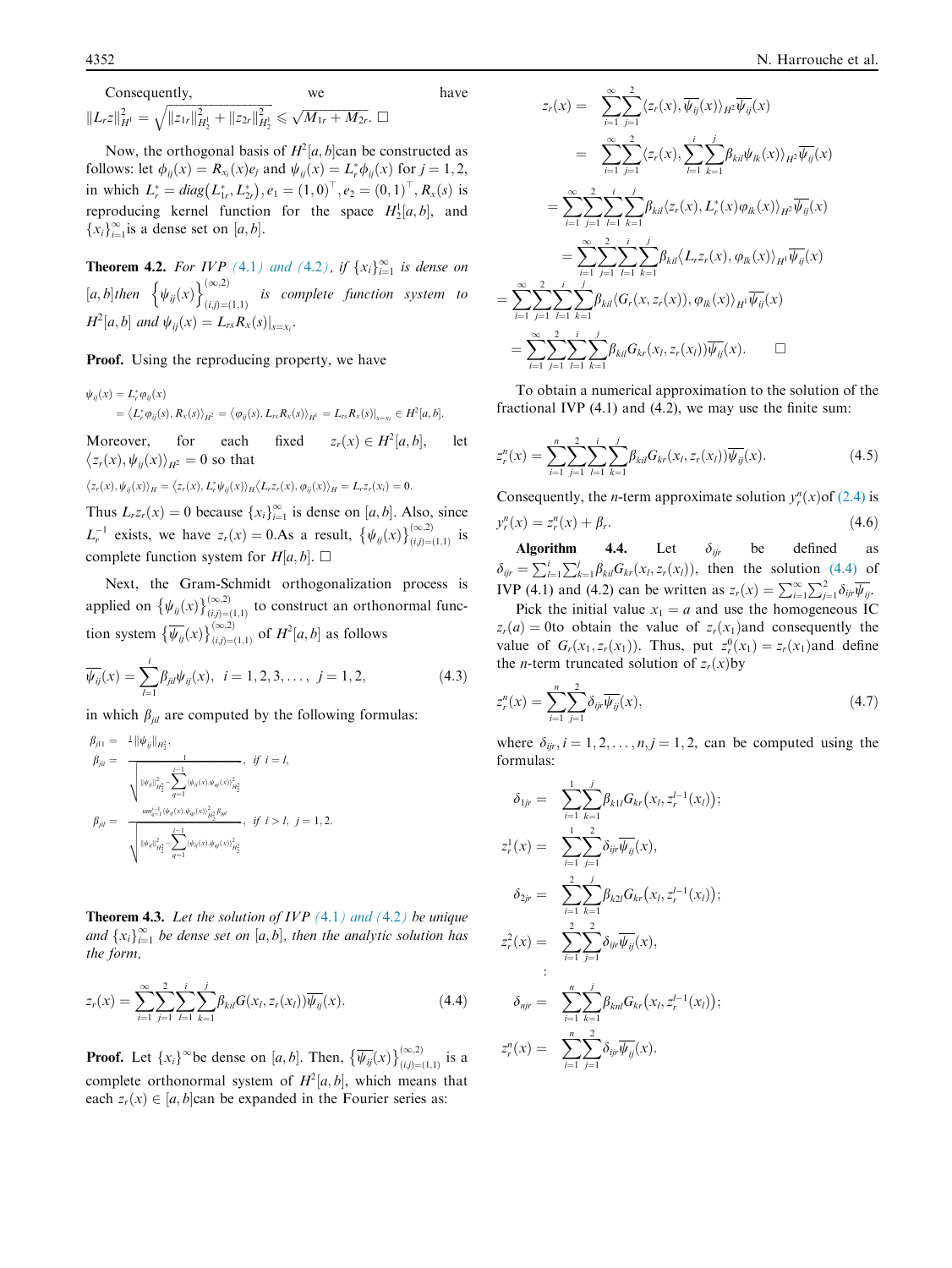# 5. convergence and stability analysis

This section aims to examine the convergence and stability of RKHS method for the solution of

$$
L_r z_r(x) = G(x, z_r(x)),
$$
\n
$$
(5.1)
$$

where the operator  $L_r$  is given by Eq.  $(4.1)$ .

**Lemma 5.1.** [44] *Assume that*  $||z_{r^{(n-1)}} - z_r||_{H^2} \to 0$  *and*  $x_n \to \tau$ *as*  $n \to \infty$ ,  $||z_{r^{n-1}}||_{H^2}$  *is bounded, and*  $G_r(t, z_r(x))$  *is continuous. Then*  $G_r(x_n, z_{r^{(n-1)}}(x_n))$  *converges to*  $G_r(\tau, z_r(\tau))$ *.* 

**Theorem 5.2.** Assume that  $||z^n||_{H^2}$  *in formula* (4.7*) is bounded and the solution of FFDE*  $(2.4)$  *is unique. Let*  $\{x_i\}_{i=1}^{\infty}$  *be dense* subset of  $[a, b]$ , then the *n*-term approximation  $z_r^n(x)$  converges *to the analytic solution*  $z_r(x)$  *of system* (4.1) and (4.2) such that

$$
z_r(x) = \sum_{i=1}^{\infty} \sum_{j=1}^{2} \delta_{ijr} \overline{\psi_{ij}}(x),
$$
  
where  $\delta$ 

*where*  $\delta_{ijr} = \sum_{l=1}^{i} \sum_{k=1}^{j} \beta_{kil} G_{kr}(x_l, z_r(x_l)) \overline{\psi_{ij}}(x)$ .

**Proof.** First, we show that  $z_r^n(x)$  converges to  $z_r(x)$ . From (4.7), we can write  $z_r^{n+1}(x) = z_r^n(x) + \sum_{j=1}^2 \delta_{(n+1)p} \overline{\psi_{(n+1)j}}(x)$ . From the orthonormality of  $\{\overline{\psi_{ij}}(x)\}_{(i,j)=i}^{(\infty,2)}$  $\sum_{(i,j)=(1,1)}^{(\infty,\omega)}$ , it follows that

$$
\begin{array}{lll} \displaystyle \|z_r^{n+1}\|_{H^2}^2 & = & \|z_r^n\|_{H^2}^2 + \sum_{j=1}^2 \bigl(B_{(n+1)r}\bigr)^2 \\ \\ \displaystyle & = & \|z_r^{n-1}\|_{H^2}^2 + \sum_{j=1}^2 \bigl(B_{(n)r}\bigr)^2 + \sum_{j=1}^2 \bigl(B_{(n+1)r}\bigr)^2 = \cdots = \|z_r^0\|_{H^2}^2 + \sum_{i=1}^{n+1} \sum_{j=1}^2 \bigl(\delta_{ir}\bigr)^2. \end{array}
$$

Hence, it holds that  $||z_r^{n+1}||_{H^2}^2 \ge ||z_r^n||_{H^2}^2$ . Since  $||z_r^n||_H^2$  is bounded, then its convergent and hence  $\exists c \in \mathbb{R}$  so that  $\sum_{i=1}^{\infty}\sum_{j=1}^{2}\left(\delta_{ijr}\right)^{2}=c.$  Thus,  $\left\{\sum_{j=1}^{2}\left(\delta_{ijr}\right)^{2}\right\}_{i=1}^{\infty}$  $\sum_{i=1}^{\infty} \in l^2$ . However, since  $(z_r^n(x) - z_r^{n-1}(x)) \perp (z_r^{n-1}(x) - z_r^{n-2}(x)) \perp \cdots \perp (z_r^{n+1}(x) - z_r^n(x)),$  it follows for  $\eta > n$ that  $\|z_{r^n} - z_{r^n}\|_{H^2}^2 = \|z_{r^n} - z_{r^{m-1}} + z_{r^n}\|_{H^2}^2$  $\cdots + z_{r^{n+1}} - z_{r^n} \Vert_{H^2}^2 = \Vert z_{r^n} - z_{r^{n-1}} \Vert_{H^2}^2 + \Vert z_{r^{n-1}} - z_{r^{n-2}} \Vert_{H^2}^2 + \cdots + z_{r^{n-2}} \Vert_{H^2}^2$  $||z_{r^{n+1}} - z_{r^n}||_{H^2}^2$ .

Also,  $||z_r^n - z_r^{\eta-1}||_{H^2} = \sum_{j=1}^2 (\delta_{\eta j r})^2$ . Thus, as  $n, \eta \to \infty$ , we get  $||z_{r''}-z_{r^{n-1}}||_{H^2} = \sum_{l=n+1}^{\eta} \left(\sum_{j=1}^2 (\delta_{ljr})^2\right) \to 0$ . With the help of completeness of  $H^{2[a,b]}$ ,  $\exists z_r(x) \in H[a,b]$  such that  $z_r^n(x) \to z_r(x)$  as  $n \to \infty$ , i.e.,  $z_{r^n}(x)$  is convergent.

To complete the proof, we have to show that  $z_r(x)$  is a solution of  $(2.4)$ . Taking limits on both sides of Eq.  $(4.7)$ , we get  $z_r(x) = \sum_{i=1}^{\infty} \sum_{j=1}^{2}$ While  $(L_r z_r)(x) =$  $\sum_{i=1}^{\infty} \sum_{j=1}^{2} \delta_{ijr} L_r \overline{\psi_{ij}}(x)$ , so

$$
(L_r z_r)_k(x_l) = \sum_{i=1}^{\infty} \sum_{j=1}^2 \delta_{ijr} \langle L_r \overline{\psi_{ij}}(x), \varphi_{ij}(x) \rangle_{H^l}
$$
  
= 
$$
\sum_{i=1}^{\infty} \sum_{j=1}^2 \delta_{ijr} \langle \overline{\psi_{ij}}(x), L_r \varphi_{ij}(x) \rangle_{H^2}
$$
  
= 
$$
\sum_{i=1}^{\infty} \sum_{j=1}^2 \delta_{ijr} \langle \overline{\psi_{ij}}(x), \psi_{ik}(x) \rangle_{H^2}.
$$

After simple calculations, we get

$$
\sum_{\ell=1}^{l} \sum_{k'=1}^{k} \beta_{\ell k'}^{lk} (L_{\tau} z_{\tau})_{k'}(x_{\ell}) = \sum_{i=1}^{\infty} \sum_{j=1}^{2} \delta_{ijr} \langle \overline{\psi}_{ij}(x), \sum_{\ell=1}^{l} \sum_{k'=1}^{k} \beta_{\ell k'}^{lk} \psi_{\ell k'}(x) \rangle_{H^2}
$$

$$
= \sum_{i=1}^{\infty} \sum_{j=1}^{2} \delta_{ijr} \langle \overline{\psi_{ij}}(x), \overline{\psi_{f k'}}(x) \rangle_{H^2} = \delta_{lkr}.
$$

For  $l = 1$ ,  $(L_r z_r)_j(x_1) = G_{jr}(x_1, z_r^0(x_1)), j = 1, 2$ . Which means  $(L_r z_r)(x_1) = G_r(x_1, z_{r^0}(x_1)).$ 

For  $l = 2$ ,  $(L_r z_r)_j(x_2) = G_{jr}(x_2, z_r^1(x_2)), j = 1, 2.$  Which means  $(L_r z_r)(x_2) = G_r(x_1, z_{r^1}(x_2)).$ 

Continuing this manner, we can discover that  $(L_r z_r)(x_n) = G_r(x_n, z_{r^{n-1}}(x_n))$ . Since  $\{x_i\}_{i=1}^{\infty}$  is dense on  $[a, b]$ , then for each  $s \in [a, b]$ , there exists a subsequence  $\{x_{n_j}\}_{j=1}^{\infty}$  such that  $x_{n_j} \to \infty$ . But  $L_r z_r(x_{n_j}) = G_r(x_{n_j}, z_{r^{n_{j-1}}}(x_{n_j}))$ . By Lemma  $(5.1)$  and continuity of  $G_r$ , we have  $L_r z_r(s) = G_r(x, z_r(s))$ . Since  $\overline{\psi_{ij}}(x) \in H^{2[a,b]}$  is unique, then  $z_r(x)$  satisfy (2.4). i.e.,  $z_r(x) = \sum_{i=1}^{\infty} \sum_{j=1}^{2} \delta_{ijr} \overline{\psi_{ij}}(x)$ .

**Lemma 5.3.** [45] *If*  $z(x) \in H_2^2[a, b]$  *and*  $z^{(\eta)}, \eta = 0, 1$ *, denotes the*  $\eta$ <sup>th</sup> derivative of z, then there is a constant  $\xi > 0$  that satisfies

$$
||z^{(\eta)}||_{\infty} \leqslant \xi ||z||_{H_2^2[a,b]},\tag{5.2}
$$

*where*  $||z||_{\infty} = \sup\{|z(x)|, x \in [a, b]\}.$ 

Theorem 5.4. *If the fuzzy fractional IVP (5.1) has a unique solution, and*  $L_r: H^2[0,1] \rightarrow H^1[0,1]$  *is linear and bounded. Then, the RKHS solution is stable.*

**Proof.** Let  $z_r^n(x)$  be the RKHS-approximate solution in the form

$$
z_r^n(x) = \sum_{i=1}^n \sum_{j=1}^2 \sum_{l=1}^i \sum_{k=1}^j \beta_{kil} G_{kr}(x_l, z_r(x_l)) \overline{\psi_{ij}}(x),
$$

where  $x_l \in [a, b], \psi_{ij}(x)$  and  $\beta_{kil}$  are presented in the previous section. Now, let  $\Upsilon_r(x)$  be the approximate solution of

$$
L_r\Upsilon_r(x) = G(x,\Upsilon_r(x)) + \varepsilon_r(x),
$$

where  $\varepsilon_r(x)$  is a small non-negative bounded perturbation. Herein, we will prove that there exists constant  $\sigma > 0$  such that  $\| \Upsilon_r^n - z_r^n \|_{\infty} < \sigma$ . Due to the definition of  $z_r^n(x)$  and  $\Upsilon_r^n(x)$ , we have

$$
Y_r^n(x) - z_r^n(x) = \sum_{i=1}^n \sum_{j=1}^2 \sum_{k=1}^i \sum_{k=1}^j \beta_{kil} (G(x_i, Y_r(x_i)) + \varepsilon_r(x_i)) \overline{\psi_{ij}(x)}
$$
  

$$
- \sum_{i=1}^n \sum_{j=1}^2 \sum_{l=1}^i \sum_{k=1}^j \beta_{kil} G_{kr}(x_l, z_r(x_l)) \overline{\psi_{ij}}(x)
$$
  

$$
= \sum_{i=1}^n \sum_{j=1}^2 \sum_{l=1}^i \sum_{k=1}^j \beta_{kil} \varepsilon_r(x_l) \overline{\psi_{ij}}(x).
$$
 (5.3)

On the other aspect as well,  $L_r^{-1}$  exists and  $L_r^{-1} \varepsilon_r(x) \in H^2[a, b]$ . Therefore, we get

$$
L_r^{-1} \varepsilon_r(x) = \sum_{i=1}^n \sum_{j=1}^2 \sum_{l=1}^i \sum_{k=1}^j \beta_{kl} \langle L_r^{-1} \varepsilon_r(x), \psi_{lk}(x) \rangle_{H^2} \overline{\psi_{ij}}(x)
$$
  
\n
$$
= \sum_{i=1}^n \sum_{j=1}^2 \sum_{l=1}^i \sum_{k=1}^j \beta_{kl} \langle \varepsilon_r(x), (L_r^{-1})^* \psi_{lk}(x) \rangle_{H^1} \overline{\psi_{ij}}(x)
$$
  
\n
$$
= \sum_{i=1}^n \sum_{j=1}^2 \sum_{l=1}^i \sum_{k=1}^j \beta_{kil} \langle \varepsilon_r(x), \psi_{lk}(x) \rangle_{H^1} \overline{\psi_{ij}}(x)
$$
  
\n
$$
= \sum_{i=1}^n \sum_{j=1}^2 \sum_{l=1}^i \sum_{k=1}^j \beta_{kil} \varepsilon_{ki}(x_l) \overline{\psi_{ij}}(x).
$$
 (5.4)

Consequently,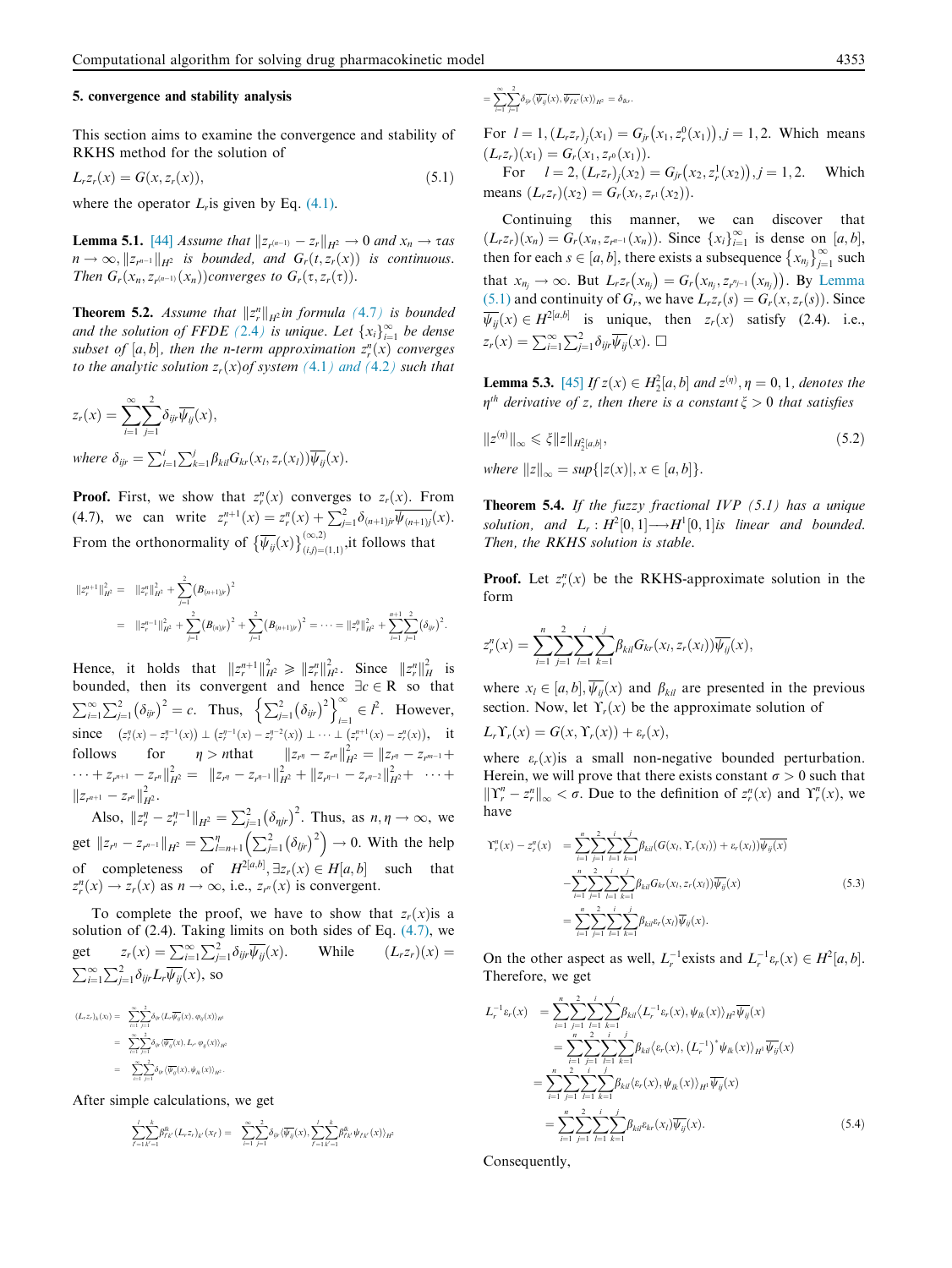Since  $L_r^{-1}$  is continuous on [a, b] and bounded, then we have  $||\Upsilon_r^n(x) - z_r^n(x)||_{H^2} = ||L_r^{-1}|| ||\varepsilon_r(x)||$ . Hence, we conclude that  $\|Y_r^n(x) - z_r^n(x)\|_{H^2} = M\|\varepsilon_r(x)\|$ , where  $M = \|L_r^{-1}\|$ . Based on Lemma 5.1,  $\|\Upsilon_r^n(x) - z_r^n(x)\|_{\infty} \le cM\varepsilon$  and therefore  $\sigma = kM\varepsilon$ .  $\Box$ 

# 6. Numerical applications

In this section, the RK algorithm that has been discussed in Section 4 will be applied to solve fuzzy fractional differential equations in Caputo-Fabrizio generalized H-differentiability.

We give nonlinear examples along with a comparison between the classical Caputo fractional derivative and CF-derivative with non-singular kernel. The comparison is given for different values of  $r$  and different values of the fractional order  $\alpha$ . The second example is an important application of mathematical model arising in biology and medicine. Specifically, a wellknown equation results from pharmacokinetic models are discussed in Hilbert spaces.

Example 6.1. In preparation for numerical investigation and exploration of the fractional fuzzy model for drug pharmacokinetics, we present a brief description of this clinical model, which emerges as a natural model about rates of drug

| Table 1          |             |             | Numerical result of Example 6.1, Case 1 at $x = 1$ and $\alpha = 0.99$ . |             |                          |                          |
|------------------|-------------|-------------|--------------------------------------------------------------------------|-------------|--------------------------|--------------------------|
|                  |             |             | $k_1 = 0.6931$                                                           |             |                          |                          |
| $\boldsymbol{r}$ | Exact       | Exact       | RK-solution                                                              | RK-solution | Absolute Error           | Absolute Error           |
|                  | $y_{1r}(x)$ | $y_{2r}(x)$ | $y_{1r}(x)$                                                              | $y_{2r}(x)$ | $y_{1r}(x)$              | $y_{2r}(x)$              |
| 0.0              | $-0.492209$ | 1.462580    | $-0.491249$                                                              | 1.463480    | $9.60124 \times 10^{-4}$ | $8.93160 \times 10^{-4}$ |
| $0.1\,$          | $-0.394470$ | 1.364840    | $-0.393513$                                                              | 1.365740    | $9.56776 \times 10^{-4}$ | $8.96508 \times 10^{-4}$ |
| 0.2              | $-0.296730$ | 1.267100    | $-0.295777$                                                              | 1.268000    | $9.53427 \times 10^{-4}$ | $8.99856 \times 10^{-4}$ |
| 0.3              | $-0.198991$ | 1.169360    | $-0.195777$                                                              | 1.170270    | $3.21386 \times 10^{-3}$ | $9.03204 \times 10^{-4}$ |
| 0.4              | $-0.101251$ | 1.071620    | $-0.100304$                                                              | 1.072530    | $9.46731 \times 10^{-4}$ | $9.06552 \times 10^{-4}$ |
| 0.5              | $-0.003511$ | 0.973884    | $-0.002568$                                                              | 0.974794    | $9.43383 \times 10^{-4}$ | $9.09901 \times 10^{-4}$ |
| 0.6              | 0.094228    | 0.876145    | 0.095168                                                                 | 0.877058    | $9.40035 \times 10^{-4}$ | $9.13249 \times 10^{-4}$ |
| 0.7              | 0.191968    | 0.778405    | 0.192904                                                                 | 0.779322    | $9.36686 \times 10^{-4}$ | $9.16597 \times 10^{-4}$ |
| 0.8              | 0.289707    | 0.680666    | 0.290641                                                                 | 0.681586    | $9.33338 \times 10^{-4}$ | $9.19945 \times 10^{-4}$ |
| 0.9              | 0.387447    | 0.582926    | 0.388377                                                                 | 0.583849    | $9.29999 \times 10^{-4}$ | $9.23293 \times 10^{-4}$ |
| 1.0              | 0.485186    | 0.485186    | 0.486113                                                                 | 0.486113    | $9.26642 \times 10^{-4}$ | $9.26642 \times 10^{-4}$ |
|                  |             |             | $k_1 = 0.11$                                                             |             |                          |                          |
| $\mathbf{r}$     | Exact       | Exact       | RK-solution                                                              | RK-solution | Absolute Error           | Absolute Error           |
|                  | $y_{1r}(x)$ | $y_{2r}(x)$ | $y_{1r}(x)$                                                              | $y_{2r}(x)$ | $y_{1r}(x)$              | $y_{2r}(x)$              |
| 0.0              | $-0.875600$ | 1.079190    | $-0.875409$                                                              | 1.079320    | $1.90688 \times 10^{-4}$ | $1.23723 \times 10^{-4}$ |
| 0.1              | $-0.777860$ | 0.981452    | $-0.777673$                                                              | 0.981579    | $1.87339 \times 10^{-4}$ | $1.27072 \times 10^{-4}$ |
| 0.2              | $-0.680120$ | 0.883713    | $-0.679936$                                                              | 0.883843    | $1.83991 \times 10^{-4}$ | $1.30420 \times 10^{-4}$ |
| 0.3              | $-0.582381$ | 0.785973    | $-0.579936$                                                              | 0.786107    | $2.44442 \times 10^{-3}$ | $1.33768 \times 10^{-4}$ |
| 0.4              | $-0.484641$ | 0.688234    | $-0.484464$                                                              | 0.688371    | $1.77295 \times 10^{-4}$ | $1.37116 \times 10^{-4}$ |
| 0.5              | $-0.386902$ | 0.590494    | $-0.386728$                                                              | 0.590634    | $1.73947 \times 10^{-4}$ | $1.40464 \times 10^{-4}$ |
| 0.6              | $-0.289162$ | 0.492754    | $-0.288992$                                                              | 0.492898    | $1.70598 \times 10^{-4}$ | $1.43813 \times 10^{-4}$ |
| 0.7              | $-0.191423$ | 0.395015    | $-0.191255$                                                              | 0.395162    | $1.67250 \times 10^{-4}$ | $1.47161 \times 10^{-4}$ |
| $0.8\,$          | $-0.093683$ | 0.297275    | $-0.093519$                                                              | 0.297426    | $1.63902 \times 10^{-4}$ | $1.50509 \times 10^{-4}$ |
| 0.9              | 0.004057    | 0.199536    | 0.004217                                                                 | 0.199690    | $1.60554 \times 10^{-4}$ | $1.53857 \times 10^{-4}$ |
| 1.0              | 0.101796    | 0.101796    | 0.101953                                                                 | 0.101953    | $1.57206 \times 10^{-4}$ | $1.57206 \times 10^{-4}$ |
|                  |             |             | $k_1 = 0.3$                                                              |             |                          |                          |
| $\boldsymbol{r}$ | Exact       | Exact       | RK-solution                                                              | RK-solution | Absolute Error           | Absolute Error           |
|                  | $y_{1r}(x)$ | $y_{2r}(x)$ | $y_{1r}(x)$                                                              | $y_{2r}(x)$ | $y_{1r}(x)$              | $y_{2r}(x)$              |
| $0.0\,$          | $-0.724688$ | 1.230100    | $-0.724236$                                                              | 1.230490    | $4.52475 \times 10^{-4}$ | $3.85511 \times 10^{-4}$ |
| 0.1              | $-0.626949$ | 1.132360    | $-0.626500$                                                              | 1.132750    | $4.49127 \times 10^{-4}$ | $3.88859 \times 10^{-4}$ |
| 0.2              | $-0.529209$ | 1.034620    | $-0.528763$                                                              | 1.035020    | $4.45779 \times 10^{-4}$ | $3.92207 \times 10^{-4}$ |
| 0.3              | $-0.431470$ | 0.936884    | $-0.428763$                                                              | 0.937280    | $2.70621 \times 10^{-3}$ | $3.95556 \times 10^{-4}$ |
| 0.4              | $-0.333730$ | 0.839145    | $-0.333291$                                                              | 0.839544    | $4.39082 \times 10^{-4}$ | $3.98904 \times 10^{-4}$ |
| 0.5              | $-0.235990$ | 0.741405    | $-0.235555$                                                              | 0.741808    | $4.35734 \times 10^{-4}$ | $4.02252 \times 10^{-4}$ |
| 0.6              | $-0.138251$ | 0.643666    | $-0.137818$                                                              | 0.644071    | $4.32386 \times 10^{-4}$ | $4.05600 \times 10^{-4}$ |
| 0.7              | $-0.040511$ | 0.545926    | $-0.040082$                                                              | 0.546335    | $4.29038 \times 10^{-4}$ | $4.08948 \times 10^{-4}$ |
| 0.8              | 0.057228    | 0.448187    | 0.057654                                                                 | 0.448599    | $4.25690 \times 10^{-4}$ | $4.12297 \times 10^{-4}$ |
| 0.9              | 0.154968    | 0.350447    | 0.155390                                                                 | 0.350863    | $4.22341 \times 10^{-4}$ | $4.15645 \times 10^{-4}$ |
| 1.0              | 0.252707    | 0.252707    | 0.253126                                                                 | 0.253126    | $4.18993 \times 10^{-4}$ | $4.18993 \times 10^{-4}$ |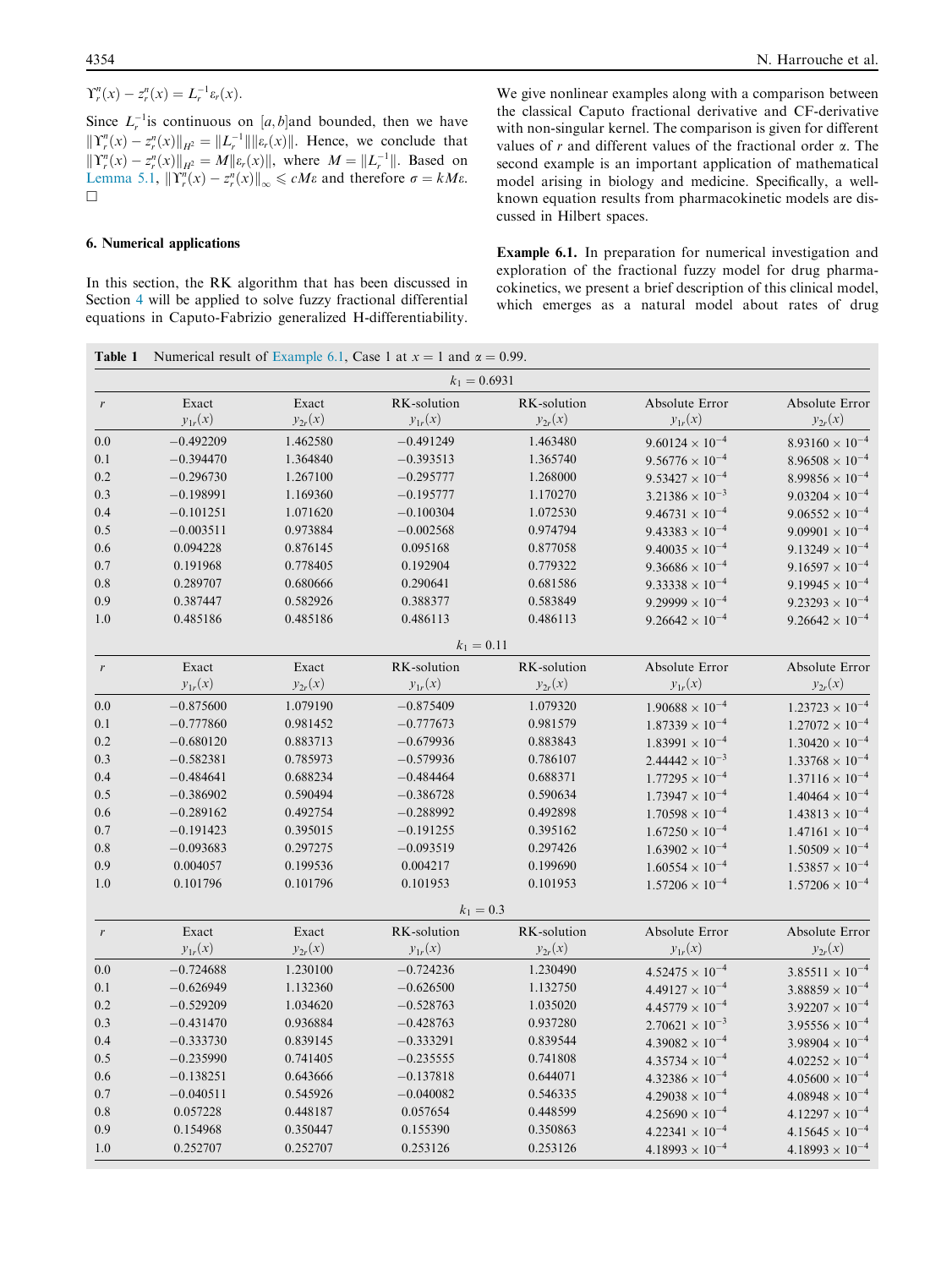

Fig. 1 3D plots of fuzzy approximate solution at  $\alpha = 0.99$  under  $\frac{CF}{1 - \alpha}$ - differentiability for Example 6.1, Case 1.



Fig. 2 The level RK-fuzzy approximate solutions at  $x = 1$  and  $\alpha = 0.99$  under  $\frac{CF}{1 - \alpha}$ - differentiability of Example 6.1, Case 1.

absorption into the bloodstream under potential uncertainty. Usually, pharmacokinetic pills are taken readily without the patient necessarily having an adequate understanding of the way in which these drugs are absorbed into the bloodstream or the extent and speed of the effective effect on the body. This pharmacokinetic model reveals very different levels of absorption and extraction rates of drugs of all kinds from the bloodstream depending on multiple factors, including bioavailability, active ingredients, its physical and chemical properties, physiological characteristics of the patient taking the drug, etc.

Before we give the fractional fuzzy DE of the pharmacokinetics model and study it numerically, we give a brief description for such medical model. In fact, the pharmacokinetics model results as a natural phenomenon under potential uncertainties. It is related to the drug assimilation into the blood. We readily take pills without necessarily having a good understanding of how these drugs are absorbed into the bloodstream or for how long they have an effect on us. This model reveals that different drugs are absorbed into and extracted from the blood at very different rates. In this context, absorption of a drug represents the pharmacokinetics of the bloodstream, whereby the drug is initially dissolved in the gastrointestinal tract (GI-tract) and then its components diffuse into the blood, while the active ingredients are carried to the desired locations and then removed from the blood by the kidneys and liver. Diet quality and digestive disorders can also affect drug absorption and bioavailability. Thus, this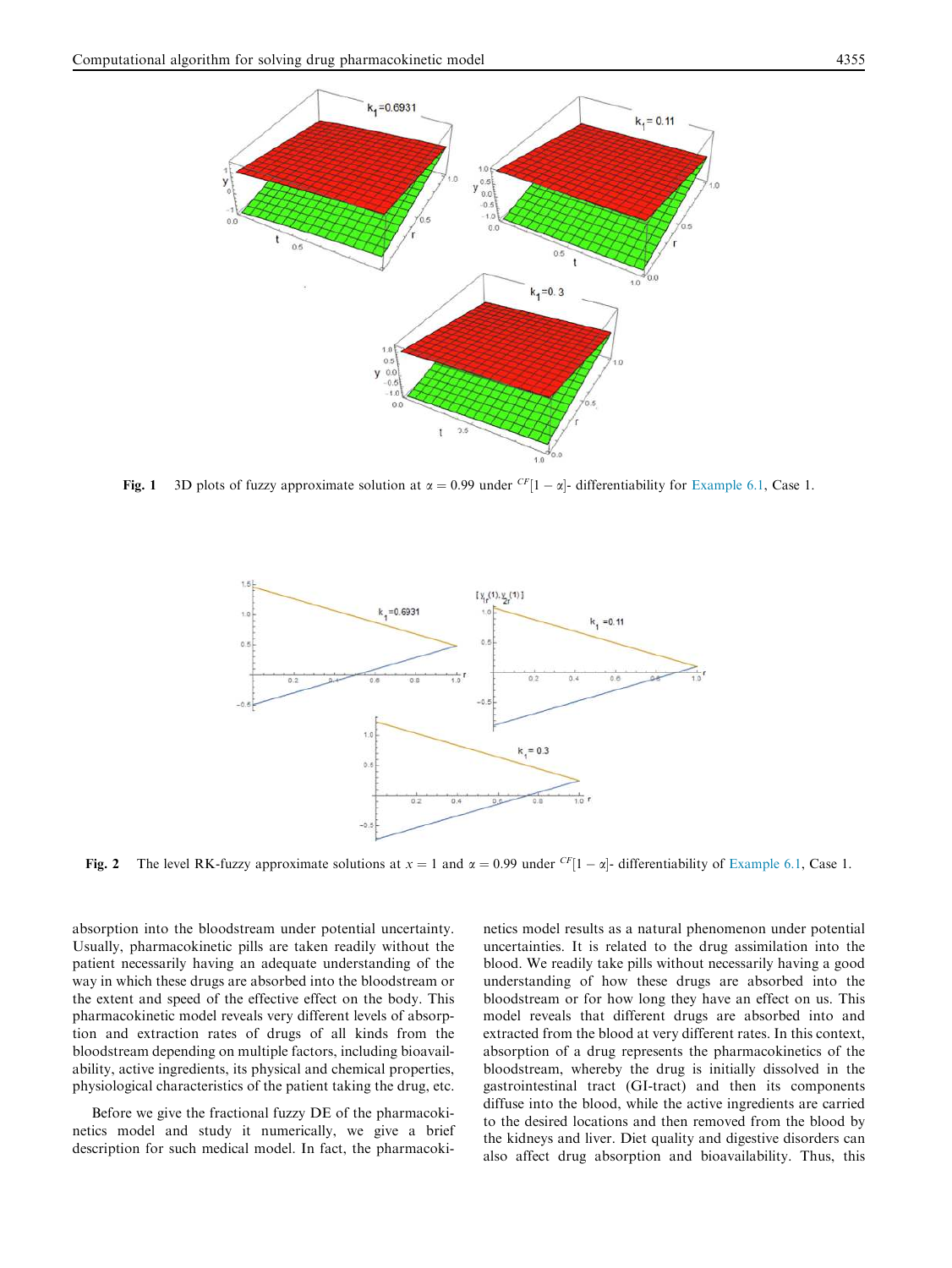| $k_2 = 0.01386$<br>RK-solution<br>Exact<br>Exact<br>RK-solution<br>Absolute Error<br>$\boldsymbol{r}$<br>$y_{1r}(x)$<br>$y_{2r}(x)$<br>$y_{1r}(x)$<br>$y_{2r}(x)$<br>$y_{1r}(x)$<br>0.0<br>$-0.260557$<br>1.712190<br>$-0.258804$<br>1.713900<br>$1.75300 \times 10^{-3}$<br>$-0.161919$<br>1.613550<br>$-0.160168$<br>1.615270<br>$1.75099 \times 10^{-3}$<br>0.1<br>$0.2\,$<br>$-0.063282$<br>1.514920<br>$-0.061533$<br>1.516630<br>$1.74898 \times 10^{-3}$<br>0.3<br>0.035355<br>1.416280<br>0.038467<br>1.418000<br>$3.11156 \times 10^{-3}$<br>0.4<br>0.133993<br>1.317640<br>0.135738<br>1.319360<br>$1.74496 \times 10^{-3}$<br>0.5<br>0.232630<br>1.219000<br>0.234373<br>1.220730<br>$1.74294 \times 10^{-3}$<br>0.6<br>0.331268<br>1.120370<br>0.333009<br>1.122090<br>$1.74093 \times 10^{-3}$<br>0.429905<br>0.7<br>1.021730<br>0.431644<br>1.023460<br>$1.73892 \times 10^{-3}$<br>0.8<br>0.528543<br>0.923092<br>0.530280<br>0.924821<br>$1.73691 \times 10^{-3}$<br>0.9<br>0.627180<br>0.628915<br>0.824455<br>0.826186<br>$1.73490 \times 10^{-3}$<br>1.0<br>0.725817<br>0.725817<br>0.727550<br>0.727550<br>$1.73288 \times 10^{-3}$<br>$k_2 = 0.06386$<br>RK-solution<br>Exact<br>Exact<br>RK-solution<br>Absolute Error<br>$\boldsymbol{r}$<br>$y_{1r}(x)$<br>$y_{2r}(x)$<br>$y_{1r}(x)$<br>$y_{2r}(x)$<br>$y_{1r}(x)$<br>1.642700<br>$1.78891 \times 10^{-3}$<br>0.0<br>$-0.234846$<br>$-0.233057$<br>1.644310<br>$-0.139189$<br>0.1<br>$-0.140969$<br>1.548820<br>1.550440<br>$1.77973 \times 10^{-3}$<br>0.2<br>$-0.047092$<br>$-0.045321$<br>1.456570<br>$1.77054 \times 10^{-3}$<br>1.454950<br>0.3<br>0.046786<br>0.054679<br>1.362700<br>1.361070<br>$7.89319 \times 10^{-3}$<br>0.4<br>0.140663<br>1.267190<br>1.268830<br>0.142415<br>$1.75218 \times 10^{-3}$<br>0.5<br>0.234540<br>1.173310<br>0.236283<br>1.174970<br>$1.74299 \times 10^{-3}$<br>$1.73381 \times 10^{-3}$<br>0.6<br>0.328418<br>1.079440<br>0.330152<br>1.081100<br>0.422295<br>0.7<br>0.985559<br>0.424020<br>0.987229<br>$1.72463 \times 10^{-3}$<br>0.8<br>0.516172<br>0.891682<br>0.517888<br>0.893361<br>$1.71544 \times 10^{-3}$<br>0.9<br>0.610050<br>0.797804<br>0.611756<br>0.799492<br>$1.70626 \times 10^{-3}$<br>1.0<br>0.703927<br>0.703927<br>0.705624<br>0.705624<br>$1.69708 \times 10^{-3}$ | Absolute Error<br>$y_{2r}(x)$ |
|----------------------------------------------------------------------------------------------------------------------------------------------------------------------------------------------------------------------------------------------------------------------------------------------------------------------------------------------------------------------------------------------------------------------------------------------------------------------------------------------------------------------------------------------------------------------------------------------------------------------------------------------------------------------------------------------------------------------------------------------------------------------------------------------------------------------------------------------------------------------------------------------------------------------------------------------------------------------------------------------------------------------------------------------------------------------------------------------------------------------------------------------------------------------------------------------------------------------------------------------------------------------------------------------------------------------------------------------------------------------------------------------------------------------------------------------------------------------------------------------------------------------------------------------------------------------------------------------------------------------------------------------------------------------------------------------------------------------------------------------------------------------------------------------------------------------------------------------------------------------------------------------------------------------------------------------------------------------------------------------------------------------------------------------------------------------------------------------------------------------------------------------------------------------------------------------------------------------------------------------------------------------------------------------------------------|-------------------------------|
|                                                                                                                                                                                                                                                                                                                                                                                                                                                                                                                                                                                                                                                                                                                                                                                                                                                                                                                                                                                                                                                                                                                                                                                                                                                                                                                                                                                                                                                                                                                                                                                                                                                                                                                                                                                                                                                                                                                                                                                                                                                                                                                                                                                                                                                                                                                |                               |
|                                                                                                                                                                                                                                                                                                                                                                                                                                                                                                                                                                                                                                                                                                                                                                                                                                                                                                                                                                                                                                                                                                                                                                                                                                                                                                                                                                                                                                                                                                                                                                                                                                                                                                                                                                                                                                                                                                                                                                                                                                                                                                                                                                                                                                                                                                                |                               |
|                                                                                                                                                                                                                                                                                                                                                                                                                                                                                                                                                                                                                                                                                                                                                                                                                                                                                                                                                                                                                                                                                                                                                                                                                                                                                                                                                                                                                                                                                                                                                                                                                                                                                                                                                                                                                                                                                                                                                                                                                                                                                                                                                                                                                                                                                                                | $1.71277 \times 10^{-3}$      |
|                                                                                                                                                                                                                                                                                                                                                                                                                                                                                                                                                                                                                                                                                                                                                                                                                                                                                                                                                                                                                                                                                                                                                                                                                                                                                                                                                                                                                                                                                                                                                                                                                                                                                                                                                                                                                                                                                                                                                                                                                                                                                                                                                                                                                                                                                                                | $1.71478 \times 10^{-3}$      |
|                                                                                                                                                                                                                                                                                                                                                                                                                                                                                                                                                                                                                                                                                                                                                                                                                                                                                                                                                                                                                                                                                                                                                                                                                                                                                                                                                                                                                                                                                                                                                                                                                                                                                                                                                                                                                                                                                                                                                                                                                                                                                                                                                                                                                                                                                                                | $1.71679 \times 10^{-3}$      |
|                                                                                                                                                                                                                                                                                                                                                                                                                                                                                                                                                                                                                                                                                                                                                                                                                                                                                                                                                                                                                                                                                                                                                                                                                                                                                                                                                                                                                                                                                                                                                                                                                                                                                                                                                                                                                                                                                                                                                                                                                                                                                                                                                                                                                                                                                                                | $1.71880 \times 10^{-3}$      |
|                                                                                                                                                                                                                                                                                                                                                                                                                                                                                                                                                                                                                                                                                                                                                                                                                                                                                                                                                                                                                                                                                                                                                                                                                                                                                                                                                                                                                                                                                                                                                                                                                                                                                                                                                                                                                                                                                                                                                                                                                                                                                                                                                                                                                                                                                                                | $1.72081 \times 10^{-3}$      |
|                                                                                                                                                                                                                                                                                                                                                                                                                                                                                                                                                                                                                                                                                                                                                                                                                                                                                                                                                                                                                                                                                                                                                                                                                                                                                                                                                                                                                                                                                                                                                                                                                                                                                                                                                                                                                                                                                                                                                                                                                                                                                                                                                                                                                                                                                                                | $1.72282 \times 10^{-3}$      |
|                                                                                                                                                                                                                                                                                                                                                                                                                                                                                                                                                                                                                                                                                                                                                                                                                                                                                                                                                                                                                                                                                                                                                                                                                                                                                                                                                                                                                                                                                                                                                                                                                                                                                                                                                                                                                                                                                                                                                                                                                                                                                                                                                                                                                                                                                                                | $1.72484 \times 10^{-3}$      |
|                                                                                                                                                                                                                                                                                                                                                                                                                                                                                                                                                                                                                                                                                                                                                                                                                                                                                                                                                                                                                                                                                                                                                                                                                                                                                                                                                                                                                                                                                                                                                                                                                                                                                                                                                                                                                                                                                                                                                                                                                                                                                                                                                                                                                                                                                                                | $1.72685 \times 10^{-3}$      |
|                                                                                                                                                                                                                                                                                                                                                                                                                                                                                                                                                                                                                                                                                                                                                                                                                                                                                                                                                                                                                                                                                                                                                                                                                                                                                                                                                                                                                                                                                                                                                                                                                                                                                                                                                                                                                                                                                                                                                                                                                                                                                                                                                                                                                                                                                                                | $1.72886 \times 10^{-3}$      |
|                                                                                                                                                                                                                                                                                                                                                                                                                                                                                                                                                                                                                                                                                                                                                                                                                                                                                                                                                                                                                                                                                                                                                                                                                                                                                                                                                                                                                                                                                                                                                                                                                                                                                                                                                                                                                                                                                                                                                                                                                                                                                                                                                                                                                                                                                                                | $1.73087 \times 10^{-3}$      |
|                                                                                                                                                                                                                                                                                                                                                                                                                                                                                                                                                                                                                                                                                                                                                                                                                                                                                                                                                                                                                                                                                                                                                                                                                                                                                                                                                                                                                                                                                                                                                                                                                                                                                                                                                                                                                                                                                                                                                                                                                                                                                                                                                                                                                                                                                                                | $1.73288 \times 10^{-3}$      |
|                                                                                                                                                                                                                                                                                                                                                                                                                                                                                                                                                                                                                                                                                                                                                                                                                                                                                                                                                                                                                                                                                                                                                                                                                                                                                                                                                                                                                                                                                                                                                                                                                                                                                                                                                                                                                                                                                                                                                                                                                                                                                                                                                                                                                                                                                                                |                               |
|                                                                                                                                                                                                                                                                                                                                                                                                                                                                                                                                                                                                                                                                                                                                                                                                                                                                                                                                                                                                                                                                                                                                                                                                                                                                                                                                                                                                                                                                                                                                                                                                                                                                                                                                                                                                                                                                                                                                                                                                                                                                                                                                                                                                                                                                                                                | Absolute Error                |
|                                                                                                                                                                                                                                                                                                                                                                                                                                                                                                                                                                                                                                                                                                                                                                                                                                                                                                                                                                                                                                                                                                                                                                                                                                                                                                                                                                                                                                                                                                                                                                                                                                                                                                                                                                                                                                                                                                                                                                                                                                                                                                                                                                                                                                                                                                                | $y_{2r}(x)$                   |
|                                                                                                                                                                                                                                                                                                                                                                                                                                                                                                                                                                                                                                                                                                                                                                                                                                                                                                                                                                                                                                                                                                                                                                                                                                                                                                                                                                                                                                                                                                                                                                                                                                                                                                                                                                                                                                                                                                                                                                                                                                                                                                                                                                                                                                                                                                                | $1.60525 \times 10^{-3}$      |
|                                                                                                                                                                                                                                                                                                                                                                                                                                                                                                                                                                                                                                                                                                                                                                                                                                                                                                                                                                                                                                                                                                                                                                                                                                                                                                                                                                                                                                                                                                                                                                                                                                                                                                                                                                                                                                                                                                                                                                                                                                                                                                                                                                                                                                                                                                                | $1.61443 \times 10^{-3}$      |
|                                                                                                                                                                                                                                                                                                                                                                                                                                                                                                                                                                                                                                                                                                                                                                                                                                                                                                                                                                                                                                                                                                                                                                                                                                                                                                                                                                                                                                                                                                                                                                                                                                                                                                                                                                                                                                                                                                                                                                                                                                                                                                                                                                                                                                                                                                                | $1.62361 \times 10^{-3}$      |
|                                                                                                                                                                                                                                                                                                                                                                                                                                                                                                                                                                                                                                                                                                                                                                                                                                                                                                                                                                                                                                                                                                                                                                                                                                                                                                                                                                                                                                                                                                                                                                                                                                                                                                                                                                                                                                                                                                                                                                                                                                                                                                                                                                                                                                                                                                                | $1.63280 \times 10^{-3}$      |
|                                                                                                                                                                                                                                                                                                                                                                                                                                                                                                                                                                                                                                                                                                                                                                                                                                                                                                                                                                                                                                                                                                                                                                                                                                                                                                                                                                                                                                                                                                                                                                                                                                                                                                                                                                                                                                                                                                                                                                                                                                                                                                                                                                                                                                                                                                                | $1.64198 \times 10^{-3}$      |
|                                                                                                                                                                                                                                                                                                                                                                                                                                                                                                                                                                                                                                                                                                                                                                                                                                                                                                                                                                                                                                                                                                                                                                                                                                                                                                                                                                                                                                                                                                                                                                                                                                                                                                                                                                                                                                                                                                                                                                                                                                                                                                                                                                                                                                                                                                                | $1.65116 \times 10^{-3}$      |
|                                                                                                                                                                                                                                                                                                                                                                                                                                                                                                                                                                                                                                                                                                                                                                                                                                                                                                                                                                                                                                                                                                                                                                                                                                                                                                                                                                                                                                                                                                                                                                                                                                                                                                                                                                                                                                                                                                                                                                                                                                                                                                                                                                                                                                                                                                                | $1.66035 \times 10^{-3}$      |
|                                                                                                                                                                                                                                                                                                                                                                                                                                                                                                                                                                                                                                                                                                                                                                                                                                                                                                                                                                                                                                                                                                                                                                                                                                                                                                                                                                                                                                                                                                                                                                                                                                                                                                                                                                                                                                                                                                                                                                                                                                                                                                                                                                                                                                                                                                                | $1.66953 \times 10^{-3}$      |
|                                                                                                                                                                                                                                                                                                                                                                                                                                                                                                                                                                                                                                                                                                                                                                                                                                                                                                                                                                                                                                                                                                                                                                                                                                                                                                                                                                                                                                                                                                                                                                                                                                                                                                                                                                                                                                                                                                                                                                                                                                                                                                                                                                                                                                                                                                                | $1.67871 \times 10^{-3}$      |
|                                                                                                                                                                                                                                                                                                                                                                                                                                                                                                                                                                                                                                                                                                                                                                                                                                                                                                                                                                                                                                                                                                                                                                                                                                                                                                                                                                                                                                                                                                                                                                                                                                                                                                                                                                                                                                                                                                                                                                                                                                                                                                                                                                                                                                                                                                                | $1.68789 \times 10^{-3}$      |
|                                                                                                                                                                                                                                                                                                                                                                                                                                                                                                                                                                                                                                                                                                                                                                                                                                                                                                                                                                                                                                                                                                                                                                                                                                                                                                                                                                                                                                                                                                                                                                                                                                                                                                                                                                                                                                                                                                                                                                                                                                                                                                                                                                                                                                                                                                                | $1.69708 \times 10^{-3}$      |
| $k_2 = 0.1386$                                                                                                                                                                                                                                                                                                                                                                                                                                                                                                                                                                                                                                                                                                                                                                                                                                                                                                                                                                                                                                                                                                                                                                                                                                                                                                                                                                                                                                                                                                                                                                                                                                                                                                                                                                                                                                                                                                                                                                                                                                                                                                                                                                                                                                                                                                 |                               |
| RK-solution<br>RK-solution<br>Exact<br>Exact<br>Absolute Error<br>$\boldsymbol{r}$                                                                                                                                                                                                                                                                                                                                                                                                                                                                                                                                                                                                                                                                                                                                                                                                                                                                                                                                                                                                                                                                                                                                                                                                                                                                                                                                                                                                                                                                                                                                                                                                                                                                                                                                                                                                                                                                                                                                                                                                                                                                                                                                                                                                                             | Absolute Error                |
| $y_{1r}(x)$<br>$y_{2r}(x)$<br>$y_{1r}(x)$<br>$y_{2r}(x)$<br>$y_{1r}(x)$                                                                                                                                                                                                                                                                                                                                                                                                                                                                                                                                                                                                                                                                                                                                                                                                                                                                                                                                                                                                                                                                                                                                                                                                                                                                                                                                                                                                                                                                                                                                                                                                                                                                                                                                                                                                                                                                                                                                                                                                                                                                                                                                                                                                                                        | $y_{2r}(x)$                   |
| 0.0<br>$-0.199246$<br>1.544650<br>$-0.197414$<br>1.546090<br>$1.83255 \times 10^{-3}$                                                                                                                                                                                                                                                                                                                                                                                                                                                                                                                                                                                                                                                                                                                                                                                                                                                                                                                                                                                                                                                                                                                                                                                                                                                                                                                                                                                                                                                                                                                                                                                                                                                                                                                                                                                                                                                                                                                                                                                                                                                                                                                                                                                                                          | $1.44193 \times 10^{-3}$      |
| $0.1\,$<br>$-0.112051$<br>1.457460<br>$-0.110238$<br>1.458920<br>$1.81302 \times 10^{-3}$                                                                                                                                                                                                                                                                                                                                                                                                                                                                                                                                                                                                                                                                                                                                                                                                                                                                                                                                                                                                                                                                                                                                                                                                                                                                                                                                                                                                                                                                                                                                                                                                                                                                                                                                                                                                                                                                                                                                                                                                                                                                                                                                                                                                                      | $1.46146 \times 10^{-3}$      |
| 0.2<br>$-0.024857$<br>1.370260<br>$-0.023063$<br>1.371740<br>$1.79349 \times 10^{-3}$                                                                                                                                                                                                                                                                                                                                                                                                                                                                                                                                                                                                                                                                                                                                                                                                                                                                                                                                                                                                                                                                                                                                                                                                                                                                                                                                                                                                                                                                                                                                                                                                                                                                                                                                                                                                                                                                                                                                                                                                                                                                                                                                                                                                                          | $1.48099 \times 10^{-3}$      |
| 0.3<br>0.062338<br>1.283070<br>1.284570<br>0.076937<br>$1.45986 \times 10^{-2}$                                                                                                                                                                                                                                                                                                                                                                                                                                                                                                                                                                                                                                                                                                                                                                                                                                                                                                                                                                                                                                                                                                                                                                                                                                                                                                                                                                                                                                                                                                                                                                                                                                                                                                                                                                                                                                                                                                                                                                                                                                                                                                                                                                                                                                | $1.50053 \times 10^{-3}$      |
| 0.4<br>0.149533<br>1.195870<br>0.151288<br>1.197390<br>$1.75442 \times 10^{-3}$                                                                                                                                                                                                                                                                                                                                                                                                                                                                                                                                                                                                                                                                                                                                                                                                                                                                                                                                                                                                                                                                                                                                                                                                                                                                                                                                                                                                                                                                                                                                                                                                                                                                                                                                                                                                                                                                                                                                                                                                                                                                                                                                                                                                                                | $1.52006 \times 10^{-3}$      |
| 0.5<br>0.236728<br>1.108680<br>0.238463<br>1.110220<br>$1.73489 \times 10^{-3}$                                                                                                                                                                                                                                                                                                                                                                                                                                                                                                                                                                                                                                                                                                                                                                                                                                                                                                                                                                                                                                                                                                                                                                                                                                                                                                                                                                                                                                                                                                                                                                                                                                                                                                                                                                                                                                                                                                                                                                                                                                                                                                                                                                                                                                | $1.53959 \times 10^{-3}$      |
| 0.6<br>0.323923<br>1.021480<br>0.325639<br>1.023040<br>$1.71536 \times 10^{-3}$                                                                                                                                                                                                                                                                                                                                                                                                                                                                                                                                                                                                                                                                                                                                                                                                                                                                                                                                                                                                                                                                                                                                                                                                                                                                                                                                                                                                                                                                                                                                                                                                                                                                                                                                                                                                                                                                                                                                                                                                                                                                                                                                                                                                                                | $1.55912 \times 10^{-3}$      |
| 0.7<br>0.411118<br>0.934288<br>0.412814<br>0.935866<br>$1.69583 \times 10^{-3}$                                                                                                                                                                                                                                                                                                                                                                                                                                                                                                                                                                                                                                                                                                                                                                                                                                                                                                                                                                                                                                                                                                                                                                                                                                                                                                                                                                                                                                                                                                                                                                                                                                                                                                                                                                                                                                                                                                                                                                                                                                                                                                                                                                                                                                | $1.57865 \times 10^{-3}$      |
| 0.8<br>0.498313<br>0.847093<br>0.499989<br>0.848691<br>$1.67630 \times 10^{-3}$                                                                                                                                                                                                                                                                                                                                                                                                                                                                                                                                                                                                                                                                                                                                                                                                                                                                                                                                                                                                                                                                                                                                                                                                                                                                                                                                                                                                                                                                                                                                                                                                                                                                                                                                                                                                                                                                                                                                                                                                                                                                                                                                                                                                                                | $1.59818 \times 10^{-3}$      |
| 0.9<br>0.585508<br>0.759898<br>0.587165<br>0.761516<br>$1.65677 \times 10^{-3}$                                                                                                                                                                                                                                                                                                                                                                                                                                                                                                                                                                                                                                                                                                                                                                                                                                                                                                                                                                                                                                                                                                                                                                                                                                                                                                                                                                                                                                                                                                                                                                                                                                                                                                                                                                                                                                                                                                                                                                                                                                                                                                                                                                                                                                | $1.61771 \times 10^{-3}$      |
| 1.0<br>0.672703<br>0.672703<br>$1.63724 \times 10^{-3}$<br>0.674340<br>0.674340                                                                                                                                                                                                                                                                                                                                                                                                                                                                                                                                                                                                                                                                                                                                                                                                                                                                                                                                                                                                                                                                                                                                                                                                                                                                                                                                                                                                                                                                                                                                                                                                                                                                                                                                                                                                                                                                                                                                                                                                                                                                                                                                                                                                                                | $1.63724 \times 10^{-3}$      |

overlapping problem can be studied as a segmented mathematical model of two parts comprising the GI-tract and bloodstream having single inputs and outputs [48].

Consequently, let us assume that  $z(x)$  and  $y(x)$  represent the amount of drug in the GI-tract and in the bloodstream at time *x*, respectively. Anyhow, we assume that the pill must be swallowed to reach the GI-tract, without entering anything else during the subsequent period. This pill dissolves in the GI-tract and then diffuses into the bloodstream. Therefore, the GI-tract can be considered only an output source. Taking into account that the output rate is actually proportional to the drug concentration in the GI-tract and to the drug amount in the bloodstream [49]. To this end, consider the following linear differential equation:

$$
\frac{dz}{dx} = -k_1 z, \ z(0) = z_0,
$$
\n(6.1)

where  $z_0$  is the drug amount in the pill and  $k_1$  is a real positive constant. Bearing in mind that the initial drug amount in the bloodstream is zero, i.e.,  $y(0) = 0$ . Due to the drug diffuses from the GI-tract, levels of the drug increase in the bloodstream, whereas if the drug is removed through the kidneys and liver, the drug levels gradually decrease. Therefore, IVP (6.1) becomes as follows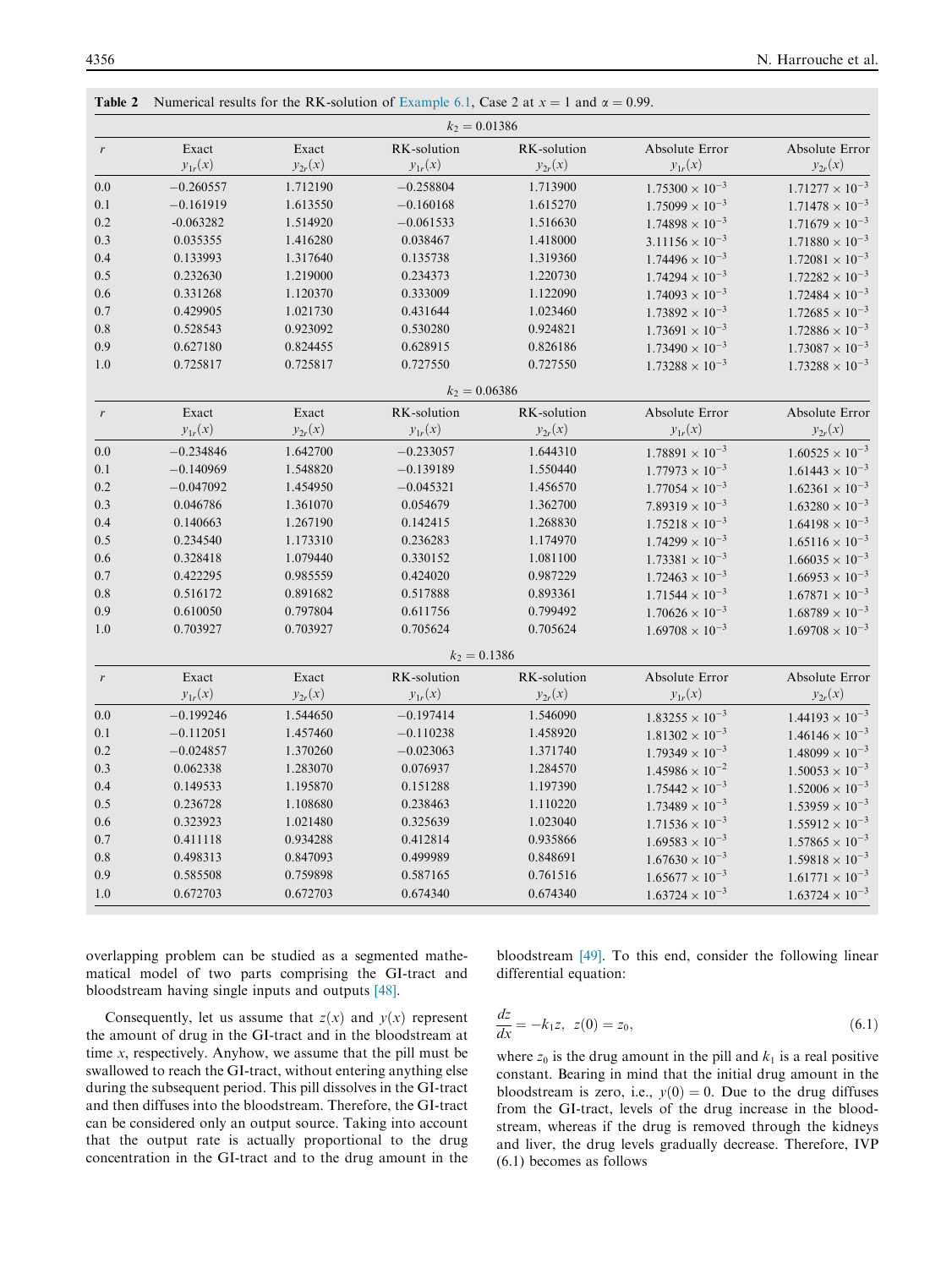

Fig. 3 3D plots of fuzzy approximate solutions at  $\alpha = 0.99$  under  $\frac{CF}{2} - \alpha$ - differentiability for Example 6.1, Case 2.



Fig. 4 The level RK-fuzzy approximate solutions at  $x = 1$ and  $\alpha = 0.99$  under  $\frac{CF}{2} - \alpha$ - differentiability of Example 6.1, Case 2.

$$
\frac{dy}{dx} = k_1 z - k_2 y, \ y(0) = 0,
$$
\n(6.2)

in which  $k_2 > 0$  and  $\frac{dy}{dx}$  is the drug concentration. The growth and dissolution of antihistamine levels in the GI-tract and bloodstream can be discussed by replacing the *z*-value,  $z = Ae^{-k_1x}$ , of (6.1), which is completely independent of *y*, in IVP (6.2) as follows,

$$
\frac{dy}{dx} = k_1 A e^{-k_1 x} - k_2 y, \ \ y(0) = 0.
$$
\n(6.3)

To further generalize, the drug concentration within the influence compartment is evaluated in the Caputo-Fabrizio fractional sense under certainty as follows,

$$
{}^{CF}D^{\alpha}y(x) + k_2y(x) = k_1 A \exp^{-k_1 x}, \ \ 0 \le \alpha \le 1,
$$
\n(6.4)

along with fuzzy initial condition

$$
y(0,r) = [r-1, 1-r],
$$

where  $y(t)$  is a continuous fuzzy valued function and <sup>CF</sup>*D*<sup> $\alpha$ </sup><sup> $\alpha$ </sup><sup> $\alpha$ </sup><sup> $\alpha$ </sup><sup> $\beta$ </sup><sup> $\alpha$ </sup><sup> $\alpha$ </sup><sup> $\beta$ </sup><sup> $\alpha$ </sup><sup> $\beta$ </sup><sup> $\alpha$ </sup><sup> $\beta$ </sup><sup> $\alpha$ </sup><sup> $\beta$ </sup><sup> $\alpha$ </sup><sup> $\beta$ </sup><sup> $\alpha$ </sup><sup> $\beta$ </sup><sup> $\alpha$ </sup><sup> $\beta$ </sup><sup> $\alpha$ </sup><sup> $\beta$ </sup><sup> $\alpha$ </sup><sup> $\beta$ </sup> $\alpha$ <sup> $\beta$ </sup> $\alpha$ <sup> $$ the fuzzy Caputo-Fabrizio derivative of order a.

Assuming  $y(x)$  is  $CF(1 - \alpha)$ -differentiable, the fuzzy fractional IVP  $(6.4)$  is equivalent to the system

$$
{}^{CF}D^{\alpha}y_{1r}(x) + k_2y_{1r}(x) = k_1Ae^{-k_1x},
$$
  

$$
{}^{CF}D^{\alpha}y_{2r}(x) + k_2y_{2r}(x) = k_1Ae^{-k_1x},
$$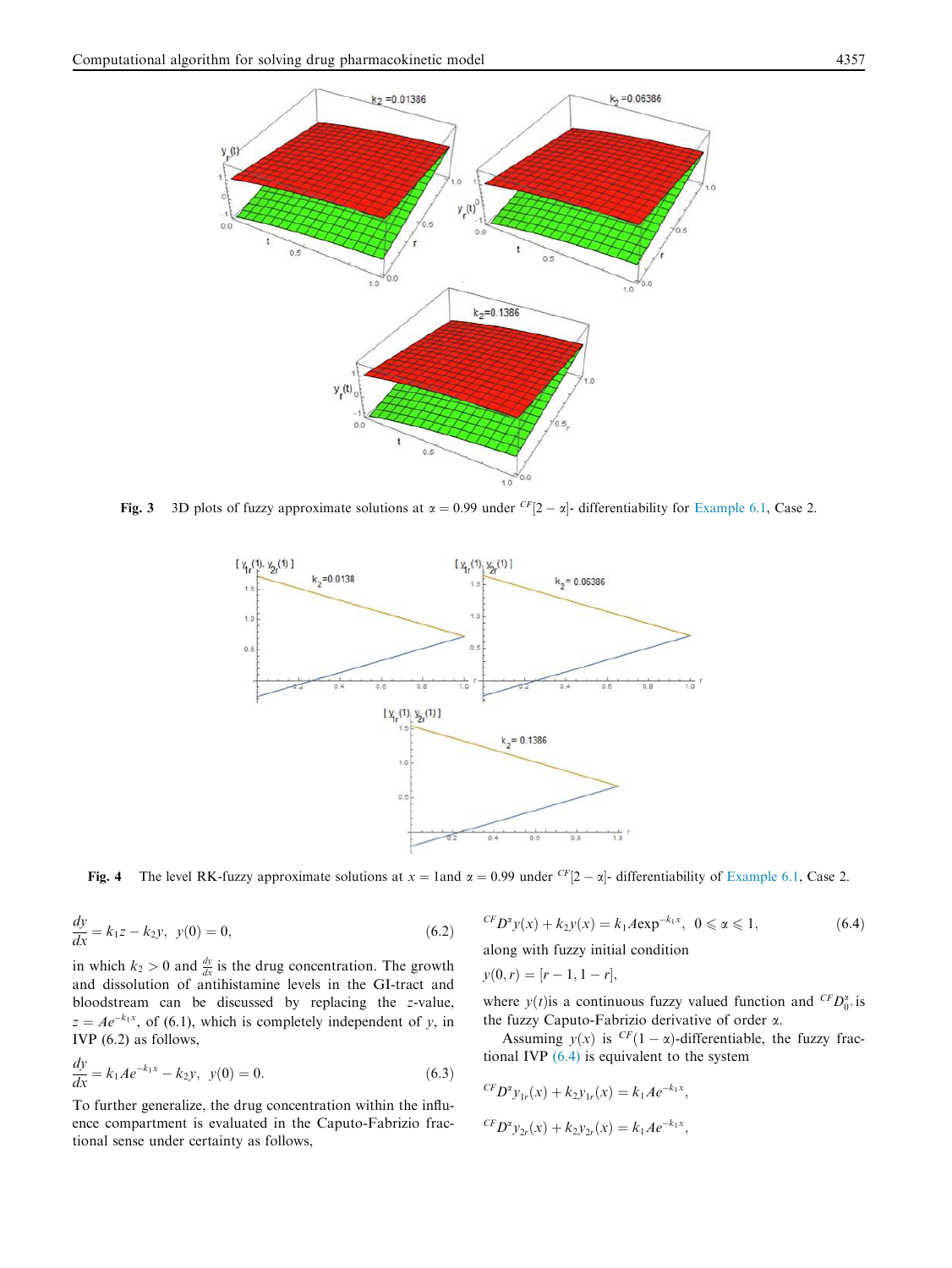|     |              |                | $y_{1r}(1)$    |                 |                 |                |  |
|-----|--------------|----------------|----------------|-----------------|-----------------|----------------|--|
|     | Caputo       |                |                | Caputo-Fabrizio |                 |                |  |
| r   | $\alpha = 1$ | $\alpha = 0.9$ | $\alpha = 0.8$ | $\alpha = 1$    | $\alpha = 0.9$  | $\alpha = 0.8$ |  |
| 0.0 | $-0.7955043$ | $-0.8357364$   | $-0.8807719$   | $-0.7962385$    | $-0.8461976$    | $-0.9002451$   |  |
| 0.2 | $-0.7161114$ | $-0.7533557$   | $-0.7957156$   | $-0.7165481$    | $-0.7643323$    | $-0.8168187$   |  |
| 0.4 | $-0.6243834$ | $-0.6579076$   | $-0.6966515$   | $-0.6245971$    | $-0.6690880$    | $-0.7188927$   |  |
| 0.6 | $-0.5134479$ | $-0.5420520$   | $-0.5756330$   | $-0.5135317$    | $-0.5528378$    | $-0.5979164$   |  |
| 0.8 | $-0.3657848$ | $-0.3870655$   | $-0.4124288$   | $-0.3658315$    | $-0.3961392$    | $-0.4320204$   |  |
|     |              |                | $y_{2r}(1)$    |                 |                 |                |  |
|     |              | Caputo         |                |                 | Caputo-Fabrizio |                |  |
| r   | $\alpha = 1$ | $\alpha = 0.9$ | $\alpha = 0.8$ | $\alpha = 1$    | $\alpha = 0.9$  | $\alpha = 0.8$ |  |
| 0.0 | 0.7955043    | 0.8357364      | 0.8807719      | 0.7962385       | 0.8461976       | 0.9002451      |  |
| 0.2 | 0.7161114    | 0.7533557      | 0.7957156      | 0.7165481       | 0.7643323       | 0.8168187      |  |
| 0.4 | 0.6244055    | 0.6579076      | 0.6966515      | 0.6245971       | 0.6690880       | 0.7188927      |  |
| 0.6 | 0.5134479    | 0.5420520      | 0.5756330      | 0.5135317       | 0.5528378       | 0.5979164      |  |
| 0.8 | 0.3657848    | 0.3870655      | 0.4124288      | 0.3658315       | 0.3961392       | 0.4320204      |  |



Fig. 5 The RK core and support for  $\alpha = 1$  (left), and  $\alpha = 0.9$  (right) under <sup>CF</sup>[1 -  $\alpha$ ]- differentiability for Example 6.2.



**Fig. 6** The approximate solution  $y_{1r}(x)$  and  $y_{2r}(x)$  at  $r = 0.8$  and different values of  $\alpha$ , Example 6.2, Case1.

$$
y_{1r}(0)=r-1,
$$

 $y_{2r}(0) = 1 - r$ 

whose exact solution for arbitrary  $\alpha \in (0,1]$  is

$$
y_{1r}(t) = \frac{e^{-xk_1}\left(k_1\gamma - k_1(\gamma + r - 1)e^{\frac{\gamma k_2 x}{(\alpha - 1)k_2 - 1}} + (r - 1)\gamma k_2\right)}{\alpha k_2 + k_1(-1 + (-1 + \alpha)k_2)},
$$
  

$$
y_{2r}(x) = \frac{e^{-xk_1}\left(k_1\gamma - k_1(\gamma + 1 - r)e^{\frac{\gamma k_2 x}{(\alpha - 1)k_2 - 1}} + (1 - r)\gamma k_2\right)}{\alpha k_2 + k_1(-1 + (-1 + \alpha)k_2)},
$$
  
where  $\gamma = \alpha + (\alpha - 1)k_1$ .

Using RKHS technique for  $n = 30$ ,  $\alpha = 0.99$  and  $A = 1$ , the aforementioned system can be solved numerically based on the following two cases:

**Case 1:** Set the value of  $k_2$ and change  $k_1$ : let  $k_2 = 0.0231$ and  $k_1 \in \{0.6931, 0.3, 0.11\}$ , the absolute error values when *r* varies from 0 to 1 for different values of  $k_1$ are presented in Table 1. Obviously, the absolute error increases as a result of the increasing in the values of  $k_1$  which is considered as the source of variation of the drug in the bloodstream comparing to the amount of drug in the GI-tract. The values of the error, however, are proved to be proportional to the divergence of exact solutions and corresponding to the uncertainty in the approximate solutions. The RKsolution for  $\alpha = 0.99$  and  $k_1 \in \{0.6931, 0.3, 0.11\}$  are shown in Figs. 1 and 2.

**Case 2:** Set the value of  $k_1$ and change  $k_2$  with  $n = 30, \alpha = 0.99$ and  $A = 1$ so that the acquired results are presented in Table 2 and Figs. 3 and 4.

From these results, the downward trend for fixed *r* is remarked by increasing the values of  $k_2$ , which conflicts with the trend noticed in Table 1 for various  $k_1$  values. Further, the values of absolute errors when *r* vary from 0 to 1 for different values of  $k_2$  are listed in Table 2, whereas the parameter  $k_2$  of  $y(x)$  indicates the clearance constant for the drug amount in the bloodstream. By reducing the value of  $k_2$ , it is evident that the drug absorption from the bloodstream by the kidney and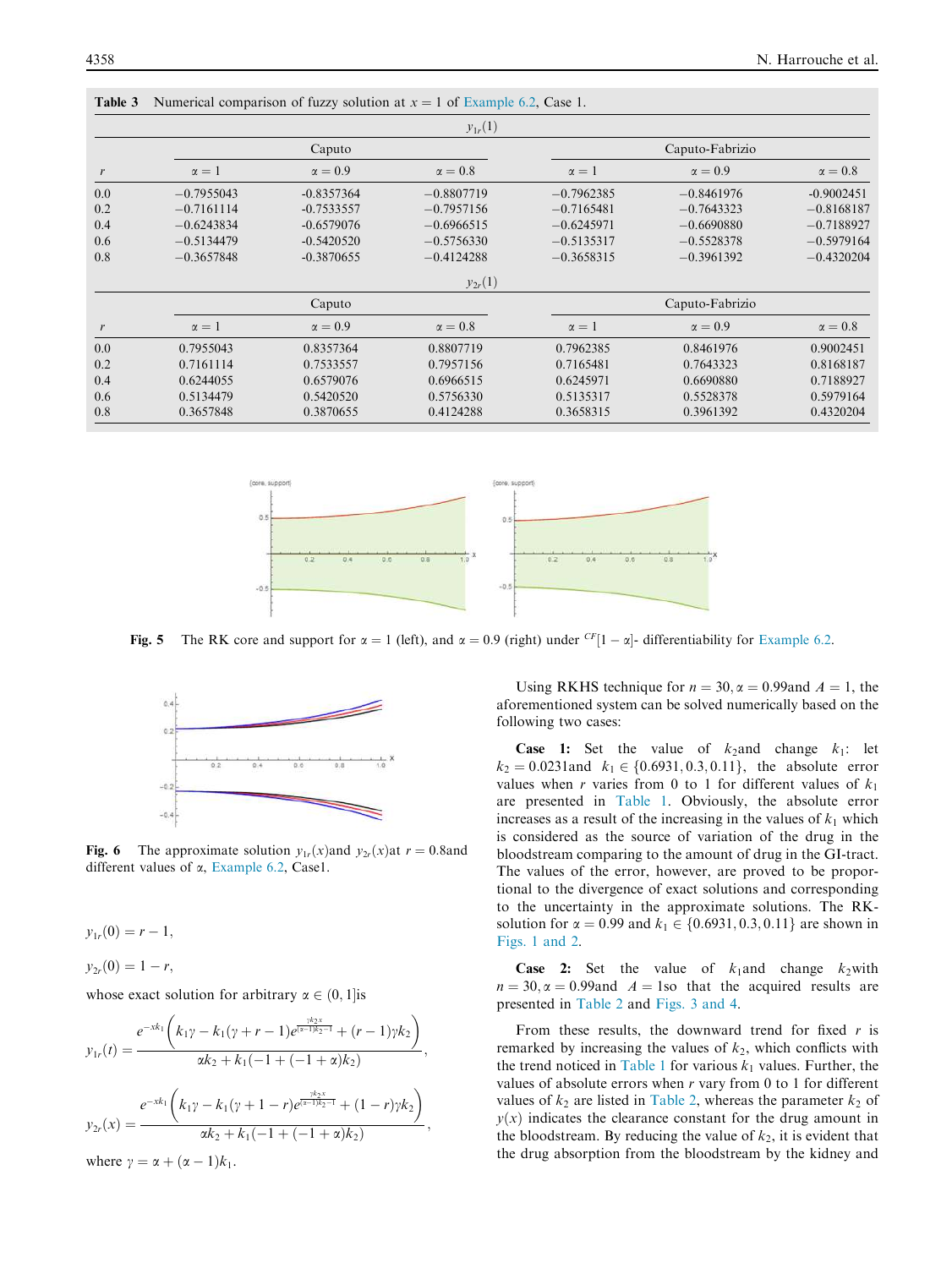

Fig. 7 The fuzzy approximate solution under  $\frac{CF}{1 - \alpha}$ -differentiability when  $x = 0.5$  for Example 6.2.

|     |               |                | $v_{1r}(x)$ at $r = 0.5$ |                 |                 |                |
|-----|---------------|----------------|--------------------------|-----------------|-----------------|----------------|
|     | Caputo        |                |                          | Caputo-Fabrizio |                 |                |
| t   | $\alpha = 1$  | $\alpha = 0.9$ | $\alpha = 0.8$           | $\alpha = 1$    | $\alpha = 0.9$  | $\alpha = 0.8$ |
| 0.2 | $-0.34655819$ | $-0.34445014$  | $-0.34202936$            | $-0.34636993$   | $-0.34052088$   | $-0.33470856$  |
| 0.4 | $-0.32644889$ | $-0.32129156$  | $-0.31563671$            | $-0.32626722$   | $-0.31703161$   | $-0.30820277$  |
| 0.6 | $-0.29562389$ | $-0.28811784$  | $-0.28041241$            | $-0.29545587$   | $-0.28578006$   | $-0.27666401$  |
| 0.8 | $-0.25741363$ | $-0.24917798$  | $-0.24127375$            | $-0.25729989$   | $-0.24975935$   | $-0.24255141$  |
| 1.0 | $-0.21514500$ | $-0.20840197$  | $-0.20208622$            | $-0.21549007$   | $-0.21184749$   | $-0.20797548$  |
|     |               |                | $y_{2r}(x)$ at $r = 0.5$ |                 |                 |                |
|     |               | Caputo         |                          |                 | Caputo-Fabrizio |                |
| r   | $\alpha = 1$  | $\alpha = 0.9$ | $\alpha = 0.8$           | $\alpha = 1$    | $\alpha = 0.9$  | $\alpha = 0.8$ |
| 0.2 | 0.34655819    | 0.34445014     | 0.34202936               | 0.34636993      | 0.34052088      | 0.33470856     |
| 0.4 | 0.32644889    | 0.32129156     | 0.31563671               | 0.32626722      | 0.31703161      | 0.30820277     |
| 0.6 | 0.29562389    | 0.28811784     | 0.28041241               | 0.29545587      | 0.28578006      | 0.27666401     |
| 0.8 | 0.25741363    | 0.24917798     | 0.24127375               | 0.25729989      | 0.24975935      | 0.24255141     |
| 1.0 | 0.21514500    | 0.20840197     | 0.20208622               | 0.21549007      | 0.21184749      | 0.20797548     |

**Table 4** Numerical comparison of fuzzy solution at 
$$
r = 0.5
$$
 of Example 6.2, Case 2.



Fig. 8 The RK core and support for  $\alpha = 1$  (left), and  $\alpha = 0.9$  (right) under <sup>CF</sup>[2 -  $\alpha$ ]-differentiability, Example 6.2.

liver decreases and the drug remains in the blood for a longer period, and this often occurs in the sick and elderly.

Example 6.2. Consider the following nonlinear fuzzy fractional IVP:

$$
{}^{CF}D_{0^+}^{\alpha}y(x) = \tanh(xy(x)), \ 0 < \alpha \leq 1, \ x
$$
\n
$$
\in [0, 1], \qquad y(0) = u \in \mathbb{R}_g,\tag{6.5}
$$

in which  $u(s) = \max(0, 1 - 4s^2), s \in \mathbb{R}$ .

To apply the proposed RK-algorithm, we convert the FFIVP (6.5) into the following systems of fractional IVPs:

Case1: Under  $\frac{CF}{(1)} - \alpha$ -differentiability, the system can be written by



**Fig. 9** The approximate solution  $y_{1r}(x)$  and  $y_{2r}(x)$  at  $r = 0.8$  and different values of aof Example 6.2: Case2.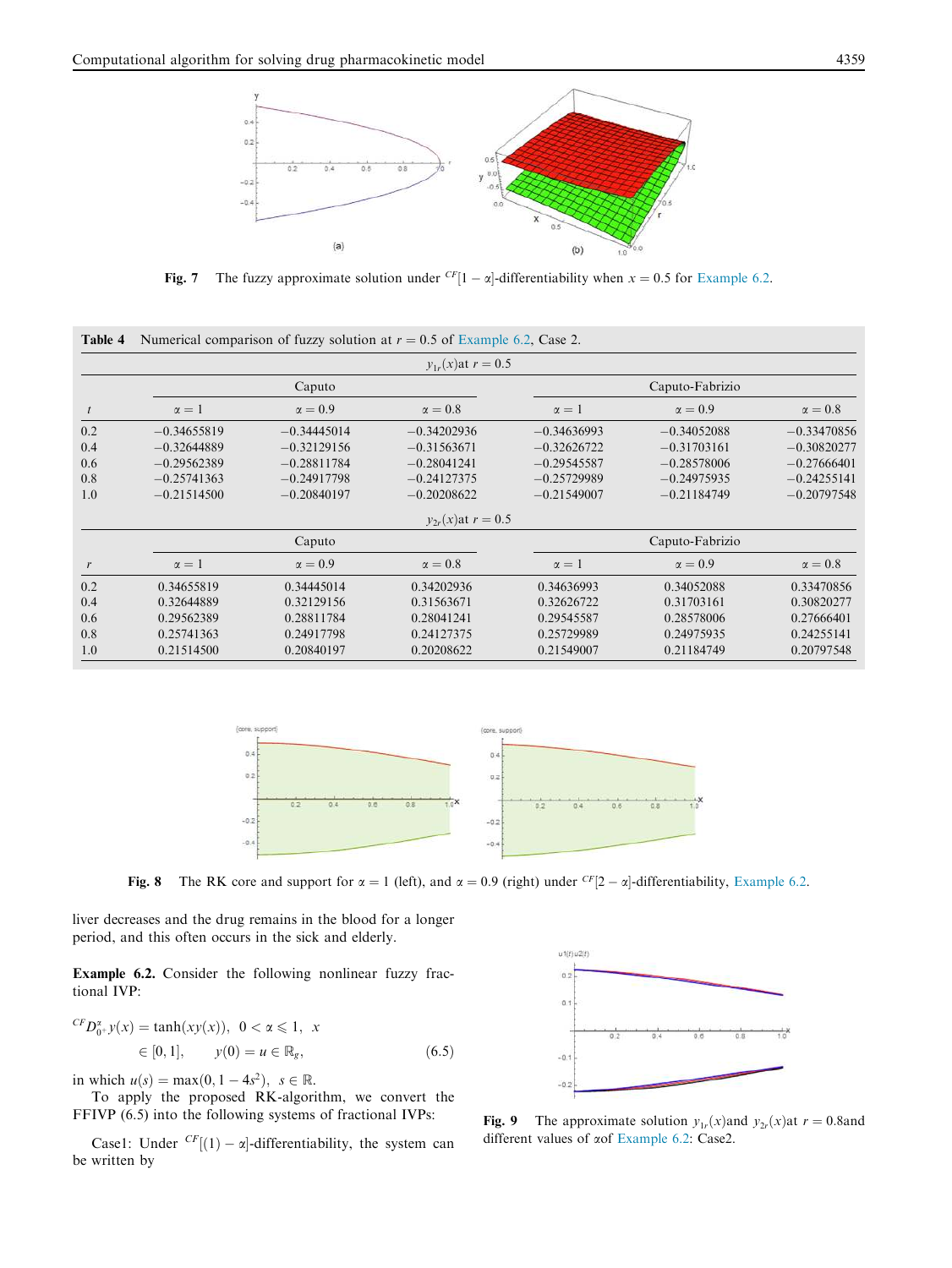

Fig. 10 Fuzzy approximate solution under  ${}^{CF}[2 - \alpha]$ -differentiability when  $x = 0.5$  for Example 6.2.

$$
{}^{CF}D_{0^+}^x y_{1r}(x) = \tanh(xy_{1r}(x)),
$$
  
\n
$$
{}^{CF}D_{0^+}^x y_{2r}(x) = \tanh(xy_{2r}(x)),
$$
  
\n
$$
y_{1r}(0) = -1/2\sqrt{1-r},
$$
  
\n
$$
y_{2r}(0) = 1/2\sqrt{1-r}.
$$

Case2: Under  $\frac{CF}{2}$  -  $\alpha$ -differentiability, the system can be written by

$$
{}^{CF}D_{0^+}^{\alpha}y_{1r}(x) = \tanh(xy_{2r}(x)),
$$

$$
{}^{CF}D_{0^+}^{\alpha}y_{2r}(x) = \tanh(xy_{1r}(x)),
$$

$$
y_{1r}(0) = -1/2\sqrt{1-r},
$$

$$
y_{2r}(0) = 1/2\sqrt{1-r}.
$$

According the proposed method by taking  $n = 30, x = 1$ , and  $r \in \{0, 0.2, 0.4, 0.6, 0.8, 1\}$ , the fractional effects of the solutions of Example 6.2 using the classical Caputo and Caputo-Fabrizio operators are presented in Table 3. Moreover, Fig. 5 compares the cores and supports for  $\alpha = 1$ and  $\alpha = 0.9$ under  $\frac{CF}{1}$ (1) –  $\alpha$ -differentiability using Caputo-Fabrizio operator. While Fig. 6 shows the curves for the RK-solution for  $r = 0.8$  and different values of  $\alpha$ . Obviously, as the fractional Caputo-Fabrizio derivative approaches the integer order derivative, the solution curve approaches the solution curve for classical integer order fuzzy IVP. The behaviour of the CF-solution with  $\alpha = 0.9$  and  $t = 0.5$  as *r* varies over  $[0, 1]$  is given in Fig. 7(a), while a 3D graph is given in Fig. 7(b). Similarly, Table 4 shows a comparison between Caputo and Caputo-Fabrizio operators to the solution of the FFIVP (6.2) under  $\frac{CF}{2} - \alpha$ -differentiability. From these tables, it is obvious that the approximate solutions achieved by Caputo-Fabrizio sense are more accurate than the classic Caputo sense compared to the exact solution when  $\alpha = 1$ . The RK core and support for  $\alpha = 1$  and  $\alpha = 0.9$  are presented in Fig. 8. The solution curves for  $\alpha \in \{1, 0.9, 0.8\}$  are given in Fig. 9. Fig. 10(a) displays the solution when *x* is fixed and *r* is variable for the CF-order  $\alpha = 0.9$ . While the 3D for the solution is given in Fig. 10(b).

# 7. Conclusion

In this paper, the RKHS method has been applied lucratively to solve first-order fuzzy fractional differential equations via a novel Caputo-Fabrizio fractional derivative of order  $\alpha \in (0, 1]$ ,

including the pharmacokinetic equation which results from the absorption of the drug into the bloodstream. The obtained results show the accuracy and high quality of the proposed method, especially in nonlinear cases. The approximate solutions have been presented graphically in closed form. Also, the RK approximate solutions have been compared by using Caputo-Fabrizio and classical Caputo concepts. Comparing the results showed the effectiveness and strength of the proposed method in solving different types of fuzzy fractional problems.In future research, this method can be applied to achieve analytical and approximate solutions of perturbed fractional differential equations under the uncertainty equipped with non-classical and integral boundary conditions in light of Caputo-Fabrizio.

# Declaration of Competing Interest

The authors declare that they have no known competing financial interests or personal relationships that could have appeared to influence the work reported in this paper.

# Acknowledgment

The authors would like to express their gratitude to the unknown referees for carefully reading the paper and their helpful comments.

### References

- [1] M. Hanss, Applied Fuzzy Arithmetic: An Introduction with Engineering Applications, Springer, Berlin, Germany, 2005.
- [2] S. Barro, R. Marin, Fuzzy Logic in Medicine, Physica, Heidelberg, Germany, 2002.
- [3] M. Guo, X. Xue, R. Li, Impulsive functional differential inclusions and fuzzy population models, Fuzzy Sets Syst. 138 (2003) 601–615.
- [4] M. Hukuhara, Integration des Applications Mesurables dont la Valuer Set un Compact Convex, Funkcial. Ekvac. 10 (1967) 205–223.
- [5] S. Seikkala, On the fuzzy initial value problem, Fuzzy Sets Syst. 24 (1987) 319–330.
- [6] B. Bede, S. Gal, Generalizations of the differentiability of fuzzynumber-valued functions with applications to fuzzy differential equations, Fuzzy Sets Syst. 151 (2005) 581–599.
- [7] G. Gumah, M. Naser, M. Al-Smadi, S.K.Q. Al-Omari, D. Baleanu, Numerical solutions of hybrid fuzzy differential equations in a hilbert space, Appl. Numer. Math. 151 (2020)  $402 - 412$
- [8] S. Hasan, M. Al-Smadi, A. El-Ajou, S. Momani, S. Hadid, Z. Al-Zhour, Numerical approach in the Hilbert space to solve a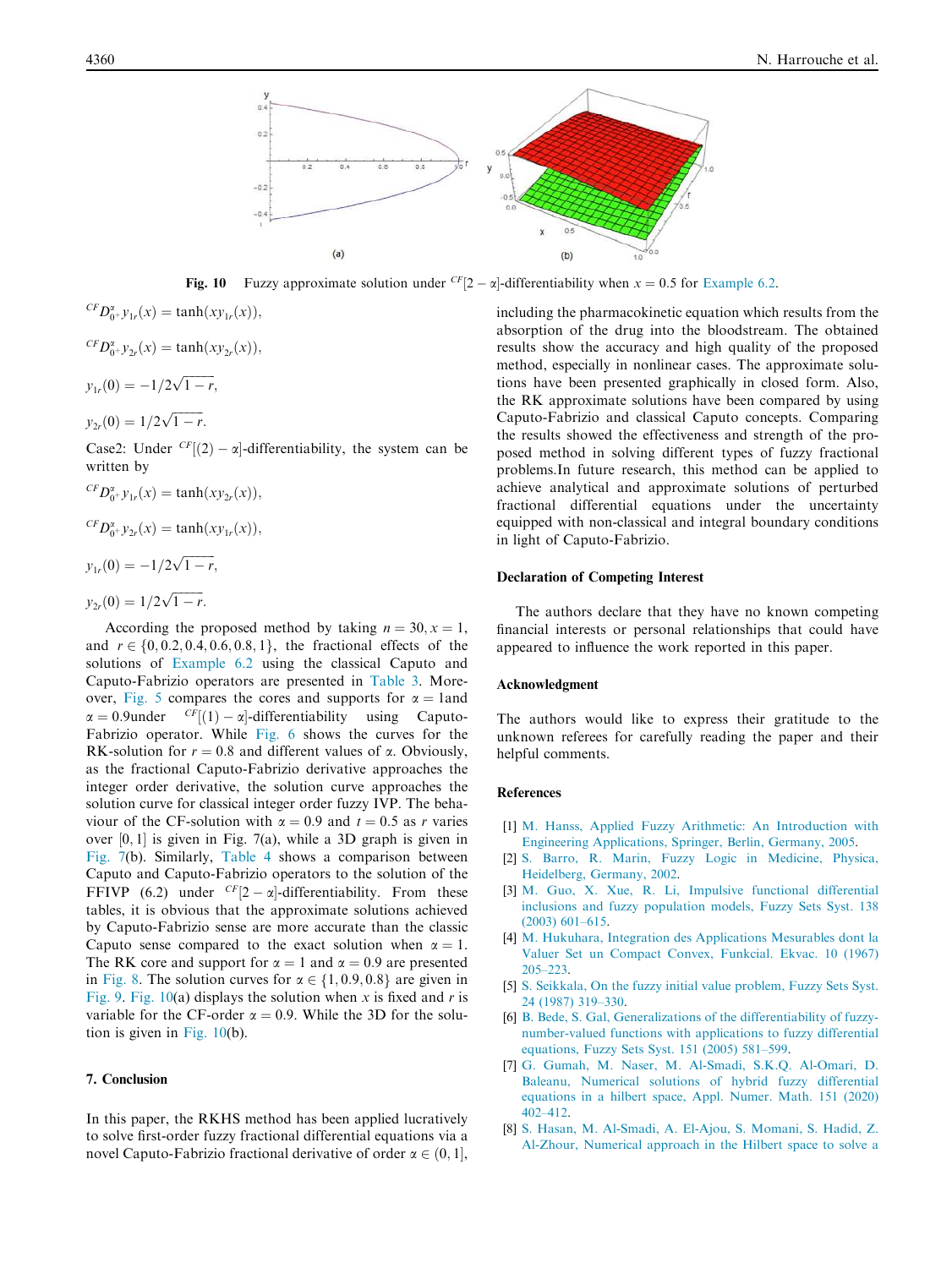fuzzy Atangana-Baleanu fractional hybrid system, Chaos Solit. Fract. 143 (2021) 110506.

- [9] M. Al-Smadi, Reliable numerical algorithm for handling fuzzy integral equations of second kind in hilbert spaces, Filomat 33 (2) (2019) 583–597.
- [10] G. Gumah, K. Moaddy, M. Al-Smadi, I. Hashim, Solutions to uncertain Volterra integral equations by fitted reproducing kernel Hilbert space method, J. Funct. Spaces 2016 (2016) 2920463.
- [11] R. Agarwal, V. Lakshmikantham, J. Nieto, On the concept of solution for fractional differential equations with uncertainty, Nonlinear Anal.: Theory Meth. Appl. 72 (6) (2010) 2859– 2862.
- [12] M. Al-Smadi, O. Abu Arqub, S. Hadid, An attractive analytical technique for coupled system of fractional partial differential equations in shallow water waves with conformable derivative, Commun. Theor. Phys. 72 (8) (2020) 085001.
- [13] M. Al-Smadi, O. Abu Arqub, S. Hadid, Approximate solutions of nonlinear fractional Kundu-Eckhaus and coupled fractional massive Thirring equations emerging in quantum field theory using conformable residual power series method, Phys. Scr. 95 (10) (2020) 105205.
- [14] A. Jajarmi, D. Baleanu, On the fractional optimal control problems with a general derivative operator, Asian J. Control 23 (2) (2021) 1062–1071.
- [15] F. Mohammadi, L. Moradi, D. Baleanu, A. Jajarmi, A hybrid functions numerical scheme for fractional optimal control problems: application to non-analytic dynamical systems, J. Vib. Control 24 (21) (2018) 5030–5043.
- [16] S.S. Sajjadi, D. Baleanu, A. Jajarmi, H.M. Pirouz, A new adaptive synchronization and hyperchaos control of a biological snap oscillator, Chaos Solit. Fract. 138 (2020) 109919.
- [17] S. Rezapour, H. Mohammadi, A. Jajarmi, A new mathematical model for Zika virus transmission, Adv. Differ. Eqs. 2020 (2020) 589.
- [18] M. Al-Smadi, A. Freihat, O. Abu Arqub, N. Shawagfeh, A novel multistep generalized differential transform method for solving fractional-order Lu Chaotic and hyperchaotic systems, J. Comput. Anal. Appl. 19 (4) (2015) 713–724.
- [19] M. Caputo, M. Fabrizio, A new definition of fractional derivative without singular kernel, Progr. Fract. Differ. Appl. 1 (2) (2015) 73–85.
- [20] S. Rezapour, S. Etemad, H. Mohammadi, A mathematical analysis of a system of Caputo-Fabrizio fractional differential equations for the anthrax disease model in animals, Adv. Differ. Equ. 2020 (2020) 481.
- [21] D. Baleanu, A. Mousalou, S. Rezapour, On the existence of solutions for some infinite coefficient-symmetric Caputo-Fabrizio fractional integro-differential equations, Bound. Value Probl. 2017 (2017) 145.
- [22] D. Baleanu, A. Jajarmi, H. Mohammadi, S. Rezapour, A new study on the mathematical modelling of human liver with Caputo-Fabrizio fractional derivative, Chaos Solit. Fract. 134 (2020) 109705.
- [23] H. Mohammadi, S. Kumar, S. Rezapour, S. Etemad, A theoretical study of the Caputo-Fabrizio fractional modeling for hearing loss due to Mumps virus with optimal control, Chaos Solit. Fract. 144 (2021) 110668.
- [24] D. Baleanu, S. Etemad, S. Rezapour, A hybrid Caputo fractional modeling for thermostat with hybrid boundary value conditions, Bound. Value Probl. 2020 (2020) 64.
- [25] M.S. Aydogan, D. Baleanu, A. Mousalou, S. Rezapour, On high order fractional integro-differential equations including the Caputo-Fabrizio derivative, Bound. Value Probl. 2018 (2018) 90.
- [26] D. Baleanu, B. Ghanbari, J.H. Asad, A. Jajarmi, H.M. Pirouz, Planar system-masses in an equilateral triangle: numerical study

within fractional calculus, CMES-Comput. Model. Eng. Sci. 124 (3) (2020) 953–968.

- [27] S. Salahshour, A. Ahmadian, F. Ismail, D. Baleanu, A fractional derivative with non-singular kernel for intervalvalued functions under uncertainty, Optik 130 (2017) 273–286.
- [28] D. Baleanu, S. Etemad, S. Rezapour, On a Caputo conformable inclusion problem with mixed Riemann-Liouville conformable integro-derivative conditions, Adv. Differ. Equ. 2020 (2020) 473.
- [29] M. Al-Smadi, O. Abu Arqub, S. Momani, Numerical computations of coupled fractional resonant Schrödinger equations arising in quantum mechanics under conformable fractional derivative sense, Phys. Scr. 95 (7) (2020) 075218.
- [30] B. Bira, T.R. Sekhar, D. Zeidan, Exact solutions for some timefractional evolution equations using Lie group theory, Math. Meth. Appl. Sci. 41 (16) (2018) 6717–6725.
- [31] M. Al-Smadi, A. Freihat, H. Khalil, S. Momani, R.A. Khan, Numerical multistep approach for solving fractional partial differential equations, Int. J. Comput. Methods 14 (3) (2017) 1750029.
- [32] S. Momani, A. Freihat, M. Al-Smadi, Analytical study of fractional-order multiple chaotic Fitzhugh-Nagumo neurons model using multistep generalized differential transform method, Abstract Appl. Anal. 2014 (2014) 276279.
- [33] S. Momani, O. Abu Arqub, A. Freihat, M. Al-Smadi, Analytical approximations for Fokker-Planck equations of fractional order in multistep schemes, Appl. Comput. Math. 15 (3) (2016) 319– 330.
- [34] S. Hasan, M. Al-Smadi, A. Freihet, S. Momani, Two computational approaches for solving a fractional obstacle system in Hilbert space, Adv. Differ. Equ. 2019 (2019) 55.
- [35] M. Al-Smadi, O. Abu Arqub, M. Gaith, Numerical simulation of telegraph and Cattaneo fractional-type models using adaptive reproducing kernel framework, Math. Meth. Appl. Sci. (2020), https://doi.org/10.1002/mma.6998.
- [36] M. Al-Smadi, Simplified iterative reproducing kernel method for handling time-fractional BVPs with error estimation, Ain Shams Eng. J. 9 (4) (2018) 2517–2525.
- [37] O. Kaleva, Fuzzy differential equations, Fuzzy Sets Syst. 24 (1987) 301–317.
- [38] R. Goetschel, W. Voxman, Elementary fuzzy calculus, Fuzzy Sets Syst. 18 (1986) 31–43.
- [39] A. Armand, T. Allahviranloo, S. Abbasbandy, Z. Gouyandeh, Fractional relaxation-oscillation differential equations via fuzzy variational iteration method, J. Intell. Fuzzy Syst. 32 (2017) 363–371.
- [40] A.A. Kilbas, M. Saigo, On solution of nonlinear Abel-Volterra integral equation, J. Math. Anal. Appl. 229 (1999) 41–60.
- [41] R. Abdollahi, A. Khastan, J. Nieto, R. Rodríguez-López, On the linear fuzzy model associated with Caputo-Fabrizio operator, Bound. Value Probl. 2018 (2018) 91.
- [42] N. Aronszajn, Theory of reproducing kernels, Trans. Am. Math. Soc. (1950).
- [43] M. Al-Smadi, O. Abu Arqub, Computational algorithm for solving fredholm time-fractional partial integrodifferential equations of dirichlet functions type with error estimates, Appl. Math. Comput. 342 (2019) 280–294.
- [44] N. Djeddi, S. Hasan, M. Al-Smadi, S. Momani, Modified analytical approach for generalized quadratic and cubic logistic models with Caputo-Fabrizio fractional derivative, Alexandria Eng. J. 59 (6) (2020) 5111–5122.
- [45] M. Al-Smadi, O. Abu Arqub, S. Momani, A computational method for two-point boundary value problems of fourth-order mixed integrodifferential equations, Math. Probl. Eng. 2013 (83207) (2013) 1–10.
- [46] M. Al-Smadi, O. Abu Arqub, N. Shawagfeh, S. Momani, Numerical investigations for systems of second-order periodic boundary value problems using reproducing kernel method, Appl. Math. Comput. 291 (2016) 137–148.